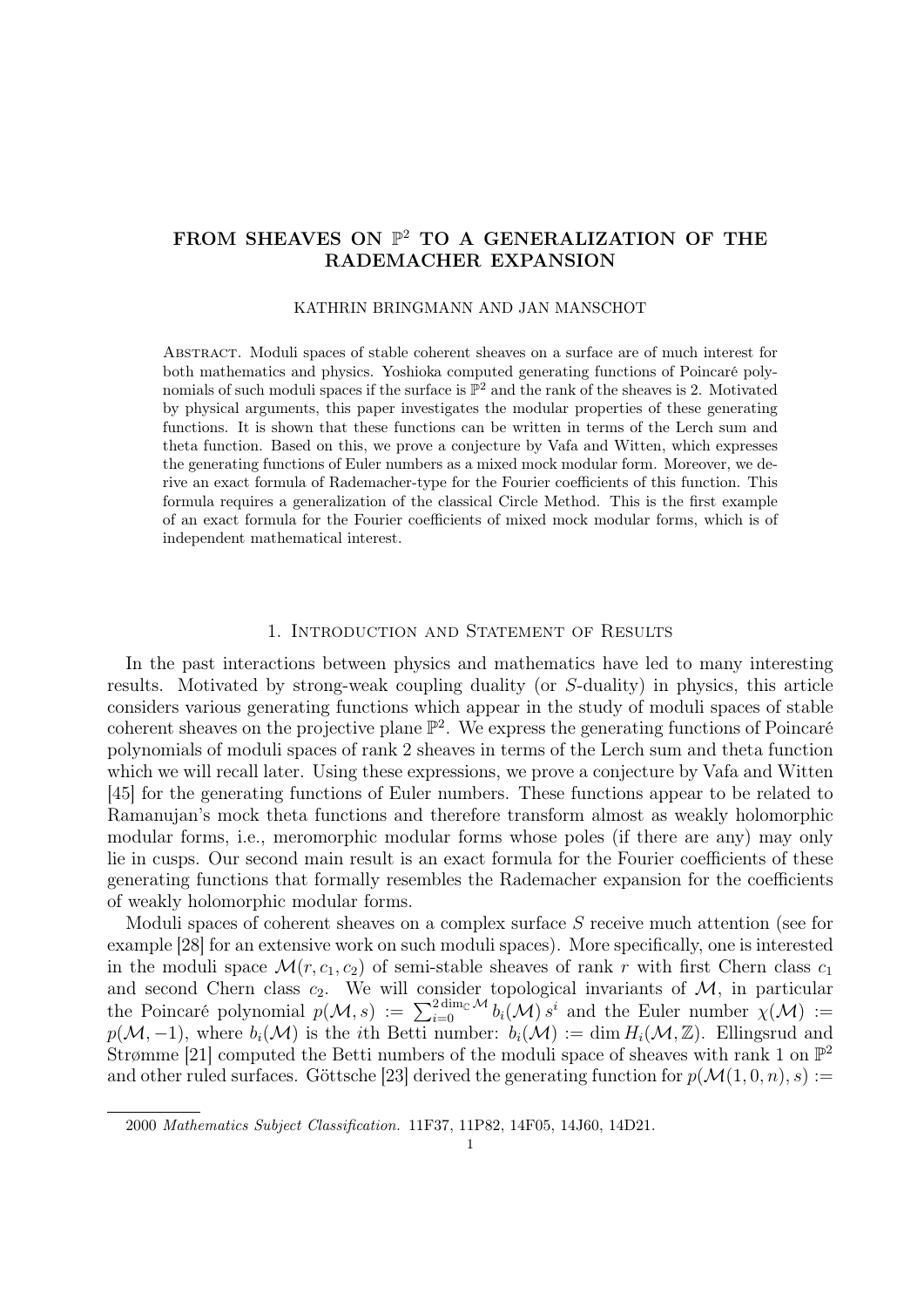$\sum_{i=0}^{4n} b_i(\mathcal{M})s^i$  for rank 1 sheaves on a smooth projective surface, and wrote it as an elegant product formula (2.2).

Subsequent work by Yoshioka [49, 50] derived the generating functions of Poincaré polynomials for sheaves of rank 2 on the projective plane  $\mathbb{P}^2$  (Eqs. (2.11) and (2.12)). Recently, the generating functions of the Euler and Betti numbers for rank 3 have also been computed [30, 35]. Closely related are the computations of the Euler numbers of the moduli spaces of vector bundles for rank 2 [29] and for rank 3 [48].

These generating functions have also enjoyed much interest in physics, in particular in the context of strong-weak coupling duality and instanton moduli spaces. The duality was first conjectured by Montonen and Olive [37] as a duality of gauge theory. Their conjecture claims that gauge theory with gauge group  $G$  and coupling constant  $q$  has a dual description in terms of the gauge theory with gauge group  ${}^L G$  (the Langlands dual group) and coupling constant  $4\pi/g$ . If the theta angle  $\theta$  is included in the analysis, then this  $\mathbb{Z}/2$  group is enlarged to the modular group  $SL_2(\mathbb{Z})$  which acts on the complex parameter  $\tau = \frac{\theta}{2\pi} + \frac{4\pi i}{g^2}$  $\frac{4\pi i}{g^2} \in \mathcal{H}$  by linear fractional transformations. The symmetry of gauge theory under this larger group is known as S-duality.

Vafa and Witten [45] have tested S-duality for topologically twisted gauge theory with  $\mathcal{N} = 4$  supersymmetry. They showed that for fixed instanton number the path integral of this theory equals the Euler number of a suitable compactification of the instanton moduli space, which turns out to be the Gieseker-Maruyama compactification of the moduli space of semi-stable sheaves whose Chern classes are determined by the instanton data. S-duality led Vafa and Witten [45] (see in particular Section 3 of [45]) to the conjecture that the generating function of the Euler numbers transforms as a (weakly holomorphic) modular form with a specific weight and multiplier. These properties were later also understood from the point of view of M5-branes, see for example [36].

The generating functions (2.11) and (2.12) allow a precise test of the conjectured modular properties for rank 2 and  $\mathbb{P}^2$ . In fact, we derive similar modular properties for these generating functions of Poincaré polynomials as for those of Euler numbers. This is quite remarkable since present discussions in the literature are limited to the Euler numbers. To make the modular properties manifest, we express in Proposition 2.2 these functions in terms of automorphic functions, in particular the Lerch sum (2.15). Since the modular properties of the Lerch sum are well established, thanks to Zwegers' thesis [54], it is straightforward to derive the modular properties of these generating functions.

Specialization of the Poincaré polynomials to the Euler numbers requires one to take the derivative of the Lerch sum. Using this relation we prove that the generating function of the Euler numbers contains the generating function of the Hurwitz class numbers.A connection between the Euler numbers of the moduli space of vector bundles and class numbers was earlier proposed by Klyachko [29]. To state our result, let  $H(n)$  be the Hurwitz class number, i.e., the number of equivalence classes of quadratic forms of discriminant  $-n$ , where each class C is counted with multiplicity  $1/\text{Aut}(C)$ . We note that  $H(0) = -\frac{1}{12}$  and  $H(3) = \frac{1}{3}$ . Moreover, we let (throughout  $q := e^{2\pi i \tau}$ )

(1.1) 
$$
h_j(\tau) := \sum_{n=0}^{\infty} H(4n+3j)q^{n+\frac{3j}{4}}, \quad j \in \{0,1\}.
$$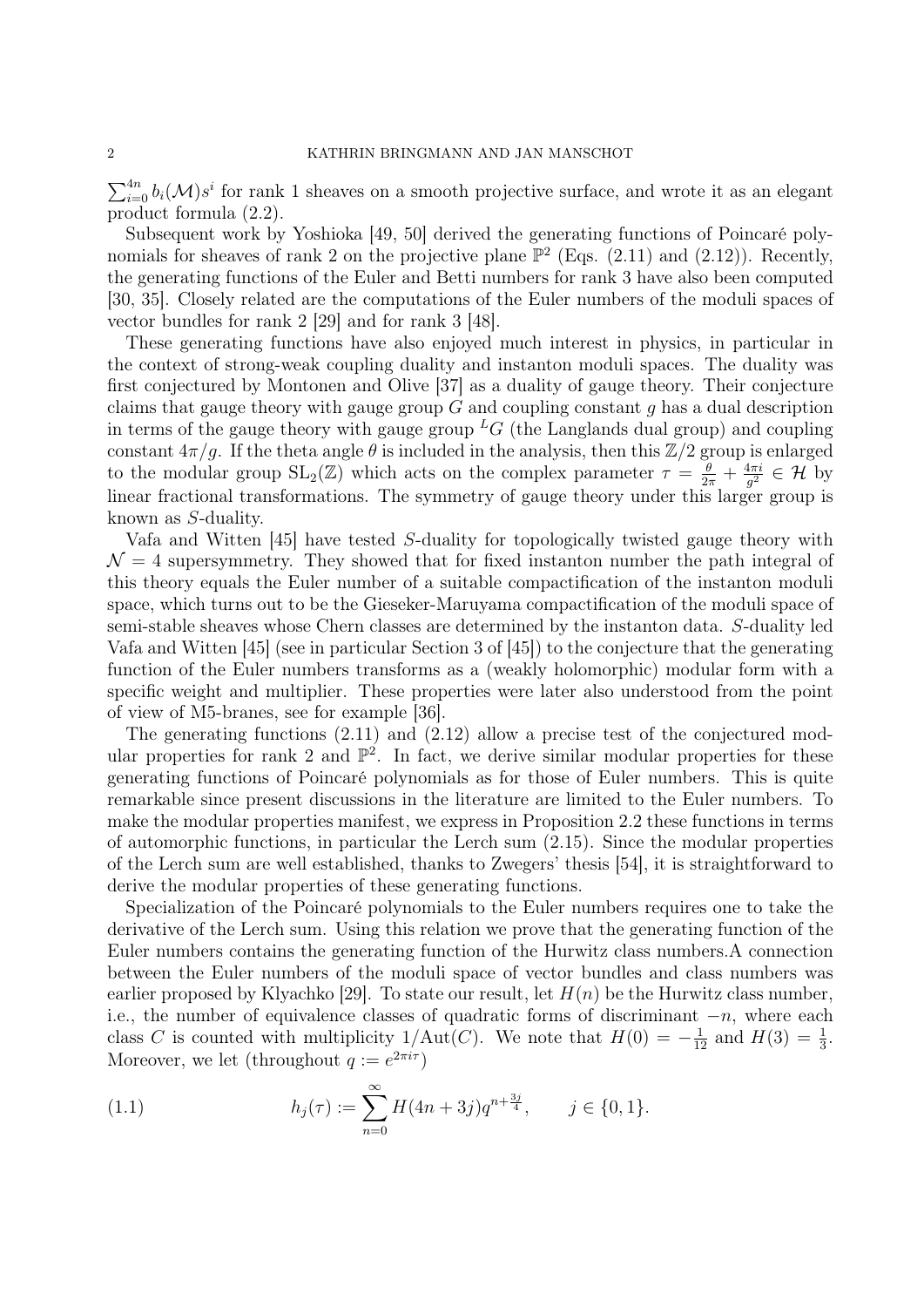In Section 2, we prove:

**Proposition 1.1.** The generating functions of the Euler numbers  $\chi(\mathcal{M}(2, c_1, c_2))$  take the form:

$$
q^{-\frac{1}{2}} \sum_{n=1}^{\infty} \chi \left( \mathcal{M}(2, -1, n) \right) q^n = \frac{3h_1(\tau)}{\eta^6(\tau)},
$$
  

$$
q^{-\frac{1}{4}} \sum_{n=2}^{\infty} \chi \left( \mathcal{M}(2, 0, n) \right) q^n = \frac{3h_0(\tau)}{\eta^6(\tau)} + \frac{1}{4\eta^3(2\tau)},
$$

where  $\eta(\tau) := q^{\frac{1}{24}} \prod_{n=1}^{\infty} (1 - q^n)$  is Dedekind's eta-function.

This proposition is the conjecture [45] mentioned in the abstract. Results of Refs. [29, 49] led Ref. [45] to this conjecture, and it was verified by a comparison of the first coefficients of  $3h_1(\tau)/\eta^6(\tau)$  with Eq. (2.11). The good modular properties of  $h_j(\tau)$  after addition of a suitable non-holomorphic term (see Eq.  $(2.10)$ ) was a strong confirmation of the S-duality conjecture. We refer to Sec. 4.2 of Ref. [45] for more details.

In the following we recall in more detail what is known about modularity of generating functions of class numbers of imaginary quadratic fields. Recall that the Fourier coefficients  $r(n)$  of  $\Theta_0^3$ , with  $\Theta_0(\tau) := \sum_{n \in \mathbb{Z}} q^{n^2}$ , themselves encode class numbers. To be more precise, by a result of Gauss, we have that

(1.2) 
$$
r(n) = 12(H(4n) - 2H(n)).
$$

If one wants to study the full generating function for the Hurwitz class numbers, then one has to move to the world of harmonic weak Maass forms [14] (see also Section 2). These are generalizations of modular forms in that they satisfy the same modular transformation laws but instead of being meromorphic they are annihilated by the weight k hyperbolic Laplacian. To be more precise, Zagier [51] showed that the generating function

$$
h(\tau) := \sum_{\substack{n \geq 0 \\ n \equiv 0,3 \pmod{4}}} H(n)q^n,
$$

is a mock modular form with shadow  $\Theta_0(\tau)$ , notions which we will recall shortly. We note that the full generating function for class numbers of real and imaginary quadratic fields requires one to consider even more generalized automorphic objects [20].

Mock modular forms are related to Ramanujan's so-called mock theta functions, which he introduced in his last letter to Hardy (see [43], pp. 127-131) in 17 examples. Ramanujan stated that these forms have properties which resemble those of theta functions, but are not modular forms. The mock theta functions occur on the one hand in a vast variety of papers (see for example [2, 4, 15, 27, 47] just to mention a few), but were on the other hand not well understood for a long time since they lack real modularity properties. The mystery surrounding these functions was finally solved by Zwegers in his famous PhD thesis [54] in which he related the mock theta functions to harmonic weak Maass forms. Placing the mock theta functions into the world of harmonic weak Maass forms has many applications: for example the first author and Ono proved an exact formula for the coefficients of one of the mock theta functions [11] and explained how to construct an infinite family of mock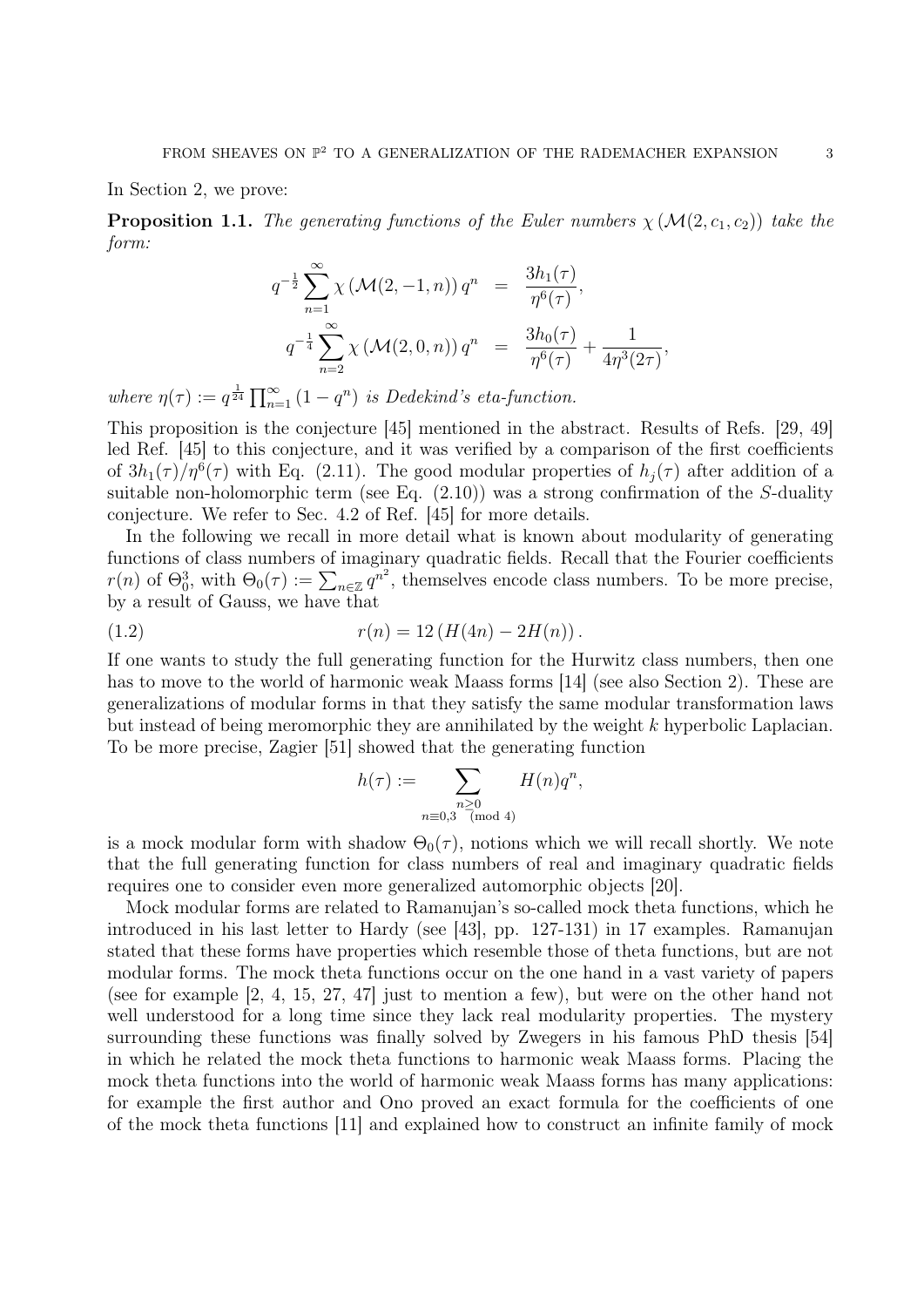theta functions related to Dyson's rank statistic on partitions [12]. Further applications are for example a relation between Hurwitz class numbers and overpartition rank differences [9], and a duality relating the coefficients of mock theta functions to coefficients of weakly holomorphic modular forms [22, 55]. Part of the difficulty of really understanding the mock theta functions was grounded in the fact that these functions have a certain hidden companion, which Zagier calls the shadow of the mock theta function, and without which the mock theta functions are not fully understood. These shadows may be obtained from the associated harmonic Maass form by applying the differential operator  $\xi_{2-k} := 2iy^{2-k}\frac{\partial}{\partial \bar{\tau}}$  (with  $k = 1/2$  and  $y := \text{Im}(\tau)$  and turn out to be unary theta functions. Mock modular forms are then generalizations of mock theta functions in that the associated shadow does not necessarily have to be a unary theta function but may be a general (weakly holomorphic) modular form. Mixed mock modular forms are functions which lie in the tensor space of mock modular forms and modular forms.

The functions

(1.3) 
$$
f_j(\tau) := \frac{h_j(\tau)}{\eta^6(\tau)} = \sum_{n=0}^{\infty} \alpha_j(n) q^{n - \frac{j+1}{4}}, \qquad j \in \{0, 1\},\
$$

of Proposition 1.1 are examples of such forms. In this paper we prove an exact formula for  $\alpha_i(n)$ , which is the first exact formula for coefficients of mixed mock modular forms. This result provides an exact formula for  $\chi(\mathcal{M}(2, c_1, c_2))$ , which is clearly of interest for both mathematics and physics. The proof requires a generalization of the Hardy-Ramanujan Circle Method due to the first author and Mahlburg [10] which may be applied to mixed mock modular forms. Let us next place this result in its mathematical context. As usual we denote by  $p(n)$  the number of partitions of an integer n. Recall that Hardy and Ramanujan [25, 26], in work which gave birth to the Circle Method, derived their famous asymptotic formula for the partition function  $p(n)$ ,

$$
p(n) \sim \frac{1}{4n\sqrt{3}} \cdot e^{\pi \sqrt{2n/3}} \qquad (n \to \infty).
$$

Rademacher [41] then subsequently proved the following exact formula

$$
p(n) = 2\pi (24n - 1)^{-\frac{3}{4}} \sum_{k=1}^{\infty} \frac{A_k(n)}{k} \cdot I_{\frac{3}{2}}\left(\frac{\pi \sqrt{24n - 1}}{6k}\right).
$$

Here  $I_{\ell}(x)$  is the I-Bessel function of order  $\ell$ , and  $A_k(n)$  is the Kloosterman sum

$$
A_k(n) := \frac{1}{2} \sqrt{\frac{k}{12}} \sum_{\substack{x \pmod{24k} \\ x^2 \equiv -24n+1 \pmod{24k}}} \chi_{12}(x) \cdot e\left(\frac{x}{12k}\right),
$$

where  $e(\alpha) := e^{2\pi i \alpha}$  and  $\chi_{12}(x) := \left(\frac{12}{x}\right)$  $\frac{12}{x}$ ). An important tool used to prove the asymptotic and exact formulas for  $p(n)$  is the fact that

$$
P(\tau) := \sum_{n=0}^{\infty} p(n)q^{n-\frac{1}{24}} = \frac{1}{\eta(\tau)}
$$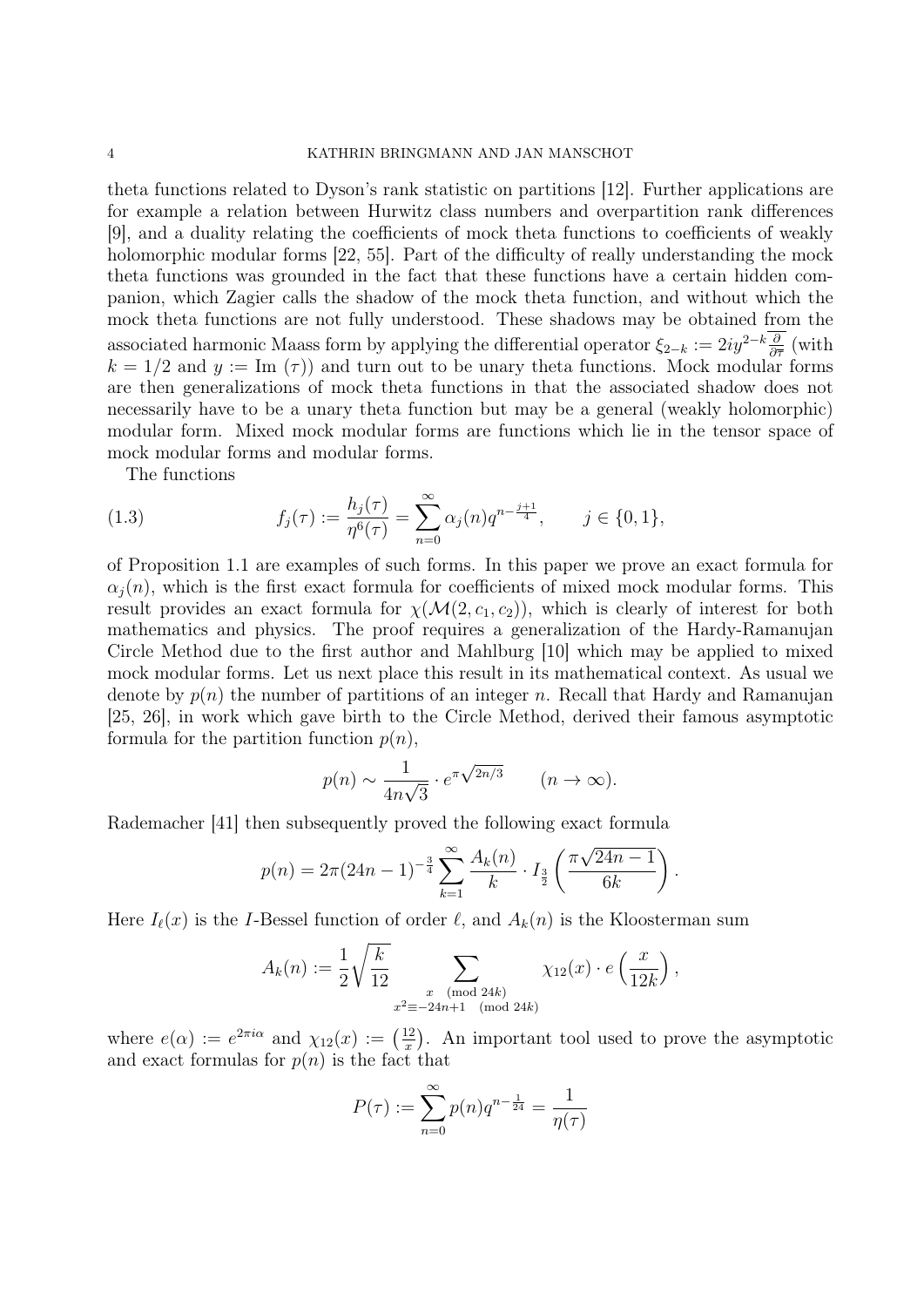is a weight  $-1/2$  modular form. Rademacher and Zuckerman [42, 52, 53] subsequently showed exact formulas for the coefficients of generic weakly holomorphic modular forms of negative weight.

The situation is more complicated if one turns to non-modular objects. Let us mention Ramanujan's mock theta functions and in particular

$$
f(q) = \sum_{n=0}^{\infty} \alpha(n)q^n := 1 + \sum_{n=1}^{\infty} \frac{q^{n^2}}{(1+q)^2(1+q^2)^2 \cdots (1+q^n)^2}.
$$

The problem of obtaining an asymptotic formula for  $\alpha(n)$  is greatly complicated by the fact that f is not a modular form. Dragonette [19] in her PhD thesis confirmed a conjecture of Ramanujan concerning an asymptotic formula for  $\alpha(n)$ ; subsequently this was improved by Andrews [1]. Infinite families of further asymptotic formulas were recently proven by the first author [6]. Andrews and Dragonette moreover conjectured an exact formula for  $\alpha(n)$ which was then proved by the first author and Ono [11] using the theory of Maass Poincaré series. The authors of [13] obtained more generally exact formulas for all coefficients of mock modular forms of non-positive weight. From the above description it becomes clear that currently asymptotic/exact formulas for coefficients of modular or mock modular forms are well understood. The situation is totally different for mixed mock modular forms. The above mentioned methods cannot be applied as the space of harmonic Maass forms is not closed under multiplication. The first such example was considered by the first author and Mahlburg [10] and is related to so-called partitions without sequences [3], a partition statistic that we do not want to recall for the purpose of this paper. Developing a generalization of the Circle Method to involve certain non-modular objects, the authors managed to obtain asymptotic expansions for such partitions without sequences. So far this is the only example of an asymptotic formula for coefficients of forms in the tensor space. It is of mathematical interest to find further such examples. We note that due to the more complicated situation the authors of [10] only obtain an asymptotic and not an exact formula. In this paper we derive the first example of such an exact formula.

Turning back to an exact formula for the coefficients  $\alpha_j(n)$  of  $f_j$ , we require some more notation. We let for  $k \in \mathbb{N}, g \in \mathbb{Z}$ , and  $u \in \mathbb{R}$ 

(1.4) 
$$
f_{k,g}(u) := \begin{cases} \frac{\pi^2}{\sinh^2(\frac{\pi u}{k} - \frac{\pi i g}{2k})} & \text{if } g \not\equiv 0 \pmod{2k}, \\ \frac{\pi^2}{\sinh^2(\frac{\pi u}{k})} - \frac{k^2}{u^2} & \text{if } g \equiv 0 \pmod{2k}. \end{cases}
$$

Furthermore we define the Kloosterman sums

$$
K_{j,\ell}(n,m;k) := \sum_{\substack{0 \le h < k \\ (h,k)=1}} \psi_{j\ell}(h,h',k) e^{-\frac{2\pi i}{k} \left( hn + \frac{h'm}{4} \right)},
$$

where  $\psi_{j\ell}$  is a multiplier defined in (3.4), and h' is given by the congruence  $hh' = -1$  ( mod  $k$ ). Finally we let

$$
\mathcal{I}_{k,g}(n) := \int_{-1}^{1} f_{k,g}\left(\frac{u}{2}\right) I_{\frac{7}{2}}\left(\frac{\pi}{k} \sqrt{(4n-(j+1))(1-u^2)}\right) \left(1-u^2\right)^{\frac{7}{4}} du.
$$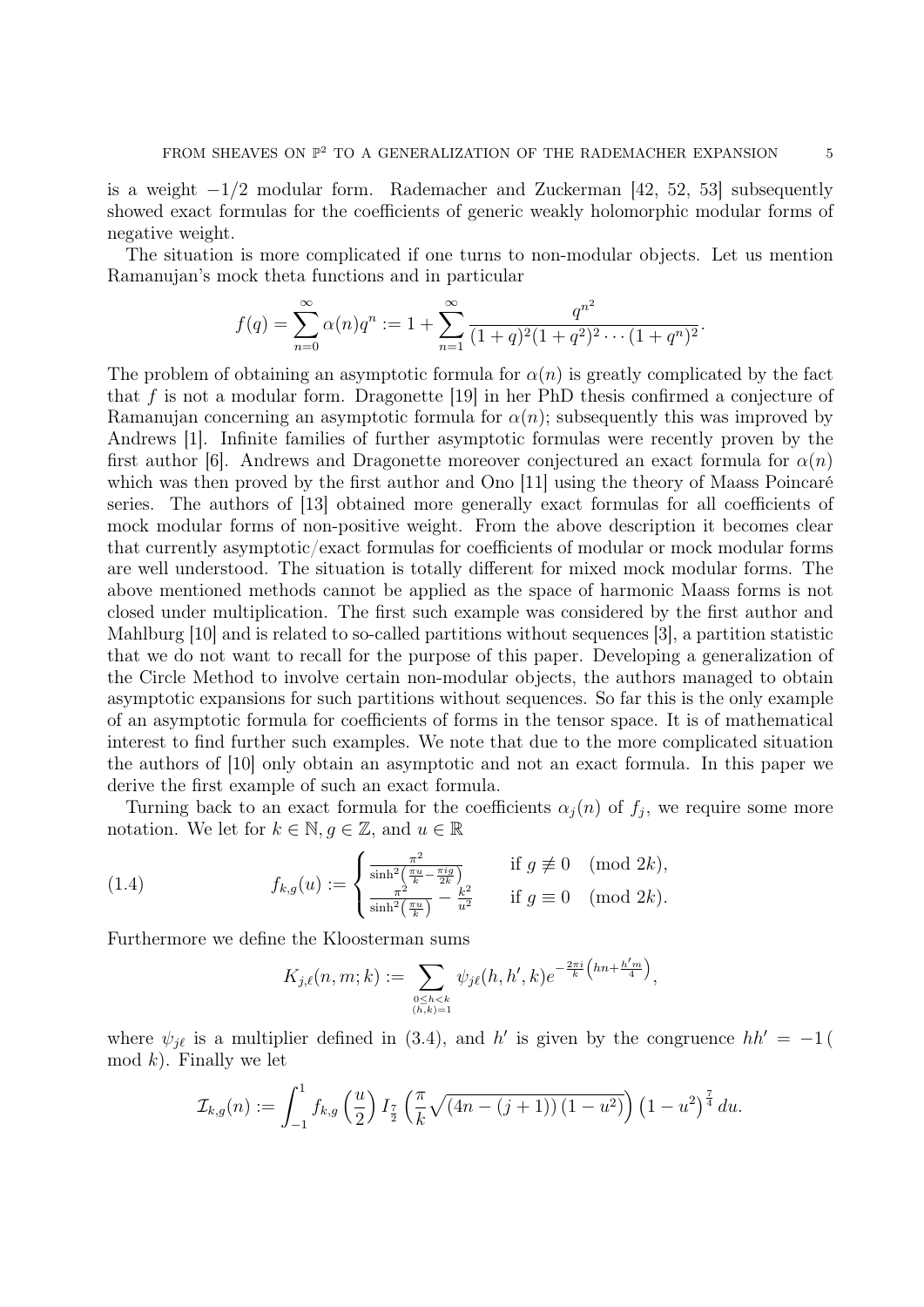**Theorem 1.2.** The coefficients  $\alpha_j(n)$  of  $f_j$  are given by the following exact formula:

$$
\alpha_j(n) = -\frac{\pi}{6} (4n - (j+1))^{-\frac{5}{4}} \sum_{k=1}^{\infty} \frac{K_{j,0}(n,0;k)}{k} I_{\frac{5}{2}}\left(\frac{\pi}{k} \sqrt{4n - (j+1)}\right)
$$
  
+ 
$$
\frac{1}{\sqrt{2}} (4n - (j+1))^{-\frac{3}{2}} \sum_{k=1}^{\infty} \frac{K_{j,0}(n,0;k)}{\sqrt{k}} I_3\left(\frac{\pi}{k} \sqrt{4n - (j+1)}\right)
$$
  
- 
$$
\frac{1}{8\pi} (4n - (j+1))^{-\frac{7}{4}} \sum_{k=1}^{\infty} \sum_{\substack{\ell \in \{0,1\} \\ -k < g \le k}} \frac{K_{j,\ell}(n,g^2;k)}{k^2} \mathcal{I}_{k,g}(n).
$$

The integrals  $\mathcal{I}_{k,g}(n)$  can be estimated using well-known asymptotic formulas for Bessel functions and Proposition 5.1 of [10].

**Corollary 1.3.** The leading asymptotic terms of  $\alpha_i(n)$  for  $n \to \infty$  are:

$$
\alpha_j(n) = \left(\frac{1}{96}n^{-\frac{3}{2}} - \frac{1}{32\pi}n^{-\frac{7}{4}} + O\left(n^{-2}\right)\right)e^{2\pi\sqrt{n}}.
$$

We want to make two remarks concerning Theorem 1.2 and Corollary 1.3.

- (1) Firstly we note that in contrast to mock modular forms, the shadows of the mixed mock modular forms do contribute to our leading asymptotic terms. One could determine further polynomial lower order main terms.
- (2) Secondly, we like to mention that the first term in the exact formula are the coefficients of a negative weight Poincaré series as described by Niebur [40]. Numerical experiments by F. Strömberg give strong evidence that generically this term does not converge to an integer. G. W. Moore and the second author [33] considered negative weight Poincaré series (which are essentially a sum over  $\Gamma_{\infty} \backslash SL_2(\mathbb{Z})$ ), because of their interpretation in the context of the correspondence between 3-dimensional Anti-de Sitter space and 2-dimensional conformal field theory [18]. This led them to consider alternate functions, say  $f_j$ , in addition to  $f_j$ , whose coefficients are given by the first term of Theorem 1.2. Interestingly, the theorem shows that  $f_j$  appears naturally as part of  $f_j$ . Moreover, it is possible to show that  $f_j - \tilde{f}_j$  can also be written as a sum over  $\Gamma_{\infty} \backslash SL_2(\mathbb{Z})$ . We leave a precise discussion for the future.

The results of this paper might be relevant for various applications and current developments, some of which we want to list here:

(1) The appearance of Lerch sums in the generating functions of Poincaré polynomials is rather intriguing. Besides for  $\mathbb{P}^2$ , one can show, using the results of [49, 50], that they also appear for rank 2 sheaves on ruled surfaces. Their appearance is essentially a consequence of the contributions of stable bundles to the generating series for a specific polarization. It would be interesting to investigate whether Lerch sums play also a role for different surfaces, higher rank sheaves, and related systems like Calabi-Yau black holes.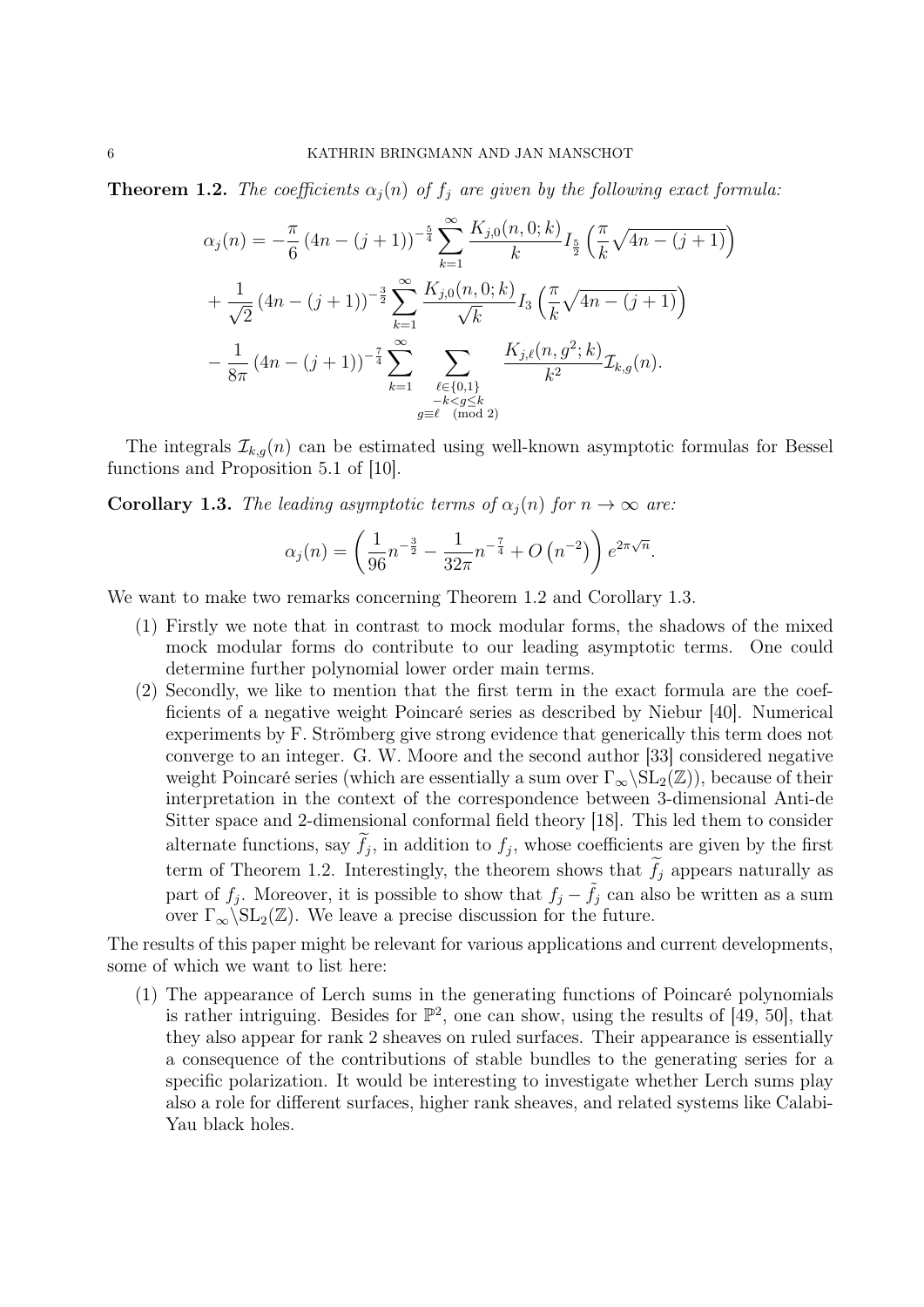(2) The exact formula for the coefficients of  $f_j$  can be generalized to other mixed mock modular forms. Besides the intrinsic mathematical interest, this might also prove to be very useful in physics, in particular in discussions on black hole entropy and the  $AdS_3/CFT_2$  correspondence. For example the functions  $h_i/\eta^{24}$  are known to appear as generating functions of the degeneracies of  $\mathcal{N} = 4$  dyons [16].

The outline of this article is as follows. Section 2 reviews briefly the generating functions of invariants of moduli spaces of stable sheaves, relates those of rank 2 to the Lerch sum and theta function, and proves the conjecture by Vafa and Witten. Section 3 derives the exact formula for the Fourier coefficients of  $f_j$ , using the Hardy-Ramanujan Circle Method.

## **ACKNOWLEDGEMENTS**

The authors wish to thank Atish Dabholkar for helpful conversations and Frederik Strömberg for the numerical experiments mentioned in the remark after Corollary 1.3. The first author was partially supported by NSF grant DMS-0757907 and by the Alfried Krupp prize. The second author was partially supported by the ANR grant BLAN06-3-137168.

### 2. Generating functions of topological invariants

Let us start by recalling some of the relevant background. We refer the reader who is unfamiliar with these notions from algebraic geometry to consult textbooks like [24, 39]. It is well-known that the Betti numbers of  $\mathbb{P}^2$  equal  $b_0 = b_2 = b_4 = 1$  and  $b_1 = b_3 = 0$ , therefore  $\chi(\mathbb{P}^2) = 3$ . The total Chern class  $c(\mathbb{P}^2)$  of the tangent bundle of  $\mathbb{P}^2$  is defined as:

$$
c(\mathbb{P}^2) := 1 + c_1(\mathbb{P}^2) + c_2(\mathbb{P}^2) = (1+J)^3,
$$

where J is the hyperplane class and  $c_i(\mathbb{P}^2) \in H^{2i}(\mathbb{P}^2, \mathbb{Z})$ . Since these cohomology groups are 1-dimensional, we will also denote the integrated forms  $\int c_i(\mathbb{P}^2)$  by  $c_i(\mathbb{P}^2)$ , thus  $c_1(\mathbb{P}^2)$  $c_2(\mathbb{P}^2) = 3.$ 

Chern classes  $c_i(E)$  are defined for any sheaf E on  $\mathbb{P}^2$ , and play a central role in the classification of sheaves. If no confusion can arise, the Chern classes  $c_i(E)$  are in the following abbreviated by  $c_i$ . The complex dimension of the moduli space of stable sheaves may be written in terms of these Chern classes as

(2.1) 
$$
\dim_{\mathbb{C}} (\mathcal{M}(r, c_1, c_2)) = 2rc_2 - (r - 1)c_1^2 - r^2 + 1,
$$

where  $r$  is the rank of the sheaf. The moduli space of stable sheaves generically depends on the choice of an ample line bundle over the surface. However, since  $b_2(\mathbb{P}^2) = 1$ , stability does not depend on this choice.

We are interested in the generating functions of the Poincaré polynomials and Euler numbers of moduli spaces  $\mathcal{M}(r, c_1, c_2)$  as functions of  $c_1$  and  $c_2$ . Twisting a sheaf by a line bundle  $E \otimes \mathcal{O}(k)$  gives an isomorphism between the moduli spaces  $\mathcal{M}(r, c_1, c_2)$  and  $\mathcal{M}(c_1 + rk, c_2 + (r-1)kc_1 + \frac{1}{2})$  $\frac{1}{2}r(r-1)k^2$ ). It is therefore sufficient to only consider  $c_1$  $\pmod{r}$ .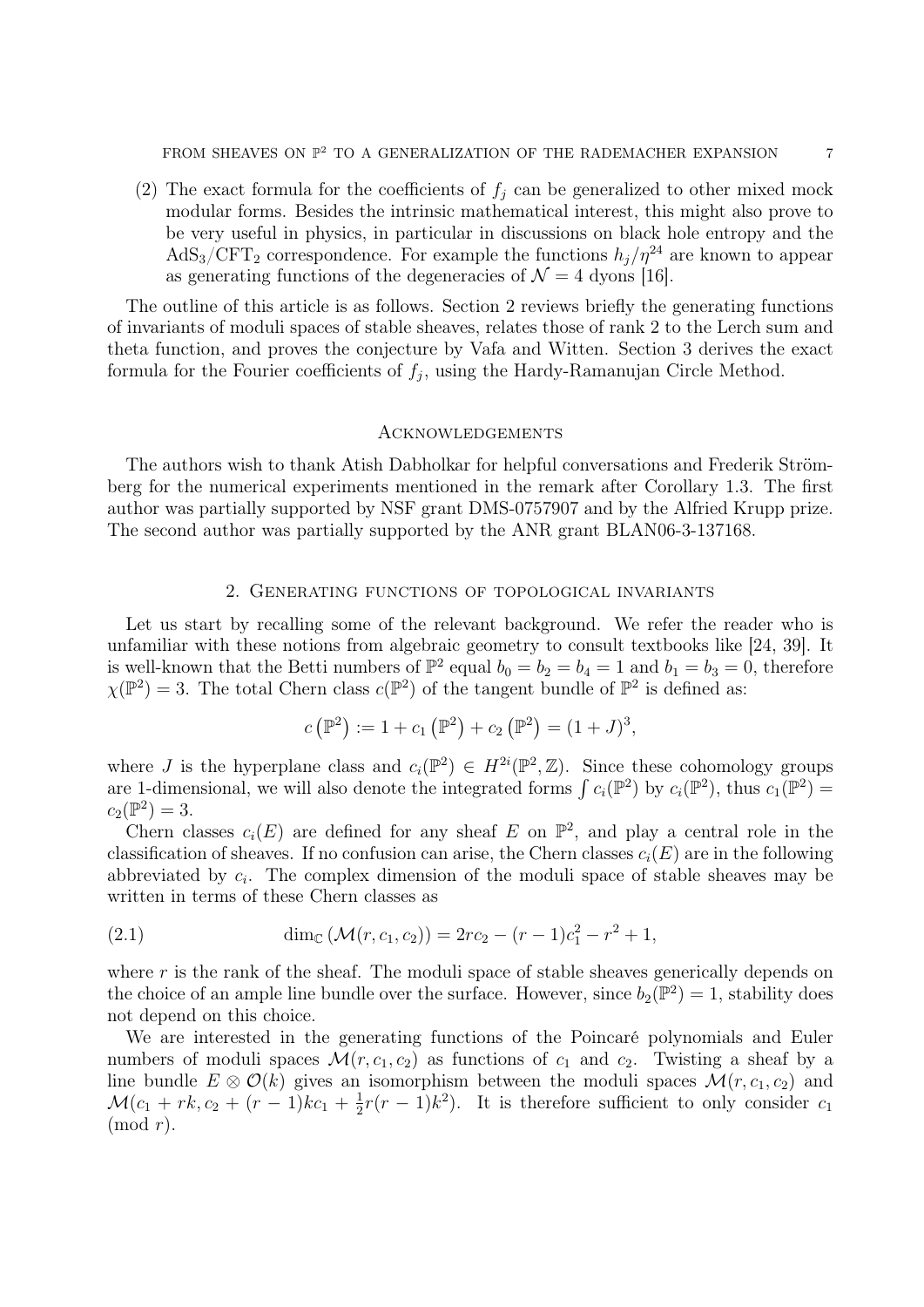The generating function of the Poincaré polynomials of  $\mathcal{M}(1, 0, c_2)$  for any surface S is given by [23]

$$
(2.2)\ \sum_{n\geq 0} p\left(\mathcal{M}(1,0,n),s\right)t^n = \prod_{m\geq 1} \frac{\left(1+s^{2m-1}t^m\right)^{b_1(S)}\left(1+s^{2m+1}t^m\right)^{b_1(S)}}{\left(1-s^{2(m-1)}t^m\right)^{b_0(S)}\left(1-s^{2m}t^m\right)^{b_2(S)}\left(1-s^{2(m+1)}t^m\right)^{b_0(S)}}
$$

.

To exhibit the modular properties for  $S = \mathbb{P}^2$ , we write it in terms of the Jacobi theta function  $\theta_1(z;\tau)$ , which has the following sum and product expansion  $(w = e^{2\pi i z})$ : (2.3)

$$
\theta_1(z;\tau) := i \sum_{r \in \mathbb{Z}+\frac{1}{2}} (-1)^{r-\frac{1}{2}} q^{\frac{r^2}{2}} w^r = iq^{\frac{1}{8}} \left( w^{\frac{1}{2}} - w^{-\frac{1}{2}} \right) \prod_{n=1}^{\infty} \left( 1 - q^n \right) \left( 1 - w q^n \right) \left( 1 - w^{-1} q^n \right).
$$

This theta function transforms under the generators  $S := \begin{pmatrix} 0 & -1 \\ 1 & 0 \end{pmatrix}$  and  $T := \begin{pmatrix} 1 & 1 \\ 0 & 1 \end{pmatrix}$  of  $SL_2(\mathbb{Z})$ as:

$$
\theta_1\left(\frac{z}{\tau}; -\frac{1}{\tau}\right) = -i\sqrt{-i\tau} \exp\left(\frac{\pi i z^2}{\tau}\right) \theta_1(z;\tau),
$$
  

$$
\theta_1(z;\tau+1) = \exp\left(\frac{\pi i}{4}\right) \theta_1(z;\tau).
$$

Moreover  $\theta_1$  has simple zeros at the points  $z = n\tau + m$  with  $n, m \in \mathbb{Z}$ .

With the substitutions  $q = s^2t = \exp(2\pi i \tau)$  and  $w = s^2 = \exp(2\pi i z)$ , equation (2.2) becomes

(2.4) 
$$
q^{-\frac{1}{8}} \sum_{n\geq 0} p\left(\mathcal{M}(1,0,n), w^{\frac{1}{2}}\right) \left(qw^{-1}\right)^n = \frac{i\left(w^{\frac{1}{2}} - w^{-\frac{1}{2}}\right)}{\theta_1(z;\tau)}.
$$

The Betti numbers can be obtained by first expanding equation (2.4) in q for  $q \approx 0$ , and then in w for  $w \approx 0$ . One easily sees that (2.4) has no poles for  $z \in \mathbb{Z}$ , but does have simple poles for  $z = m\tau + n$ , with  $(m, n) \in \mathbb{Z}^2$ ,  $m \neq 0$ . The Fourier coefficients of (2.4) depend therefore on the choice of contour to extract the Fourier coefficients. The physical origin of these poles is however unclear, but might be related to the fact that the Poincaré polynomial is not a supersymmetric index like the Euler number.

The above substitutions for  $s$  and  $t$  are not arbitrary but compatible with the Lefshetz  $sl(2)$ -action on the moduli space. If  $J_3$  is identified with the Cartan element  $sl(2)$ , then the action of  $J_3$  on an harmonic form on the moduli space is given by [17, 24]

$$
J_3 \omega = \frac{1}{2} \left( \deg \omega - \dim \mathcal{M} \right) \omega.
$$

The eigenvalue of  $J_3$  is the exponent of w in the expansion.

The Euler characteristics are obtained by setting  $s = -1: p(\mathcal{M}(1, 0, n), -1) = \chi(\mathcal{M}(1, 0, n)).$ Then the generating function becomes:

(2.5) 
$$
f_{1,0}(\tau) := q^{-\frac{1}{8}} \sum_{n=0}^{\infty} \chi \left( \mathcal{M}(1,0,n) \right) q^n = \frac{1}{\eta^3(\tau)},
$$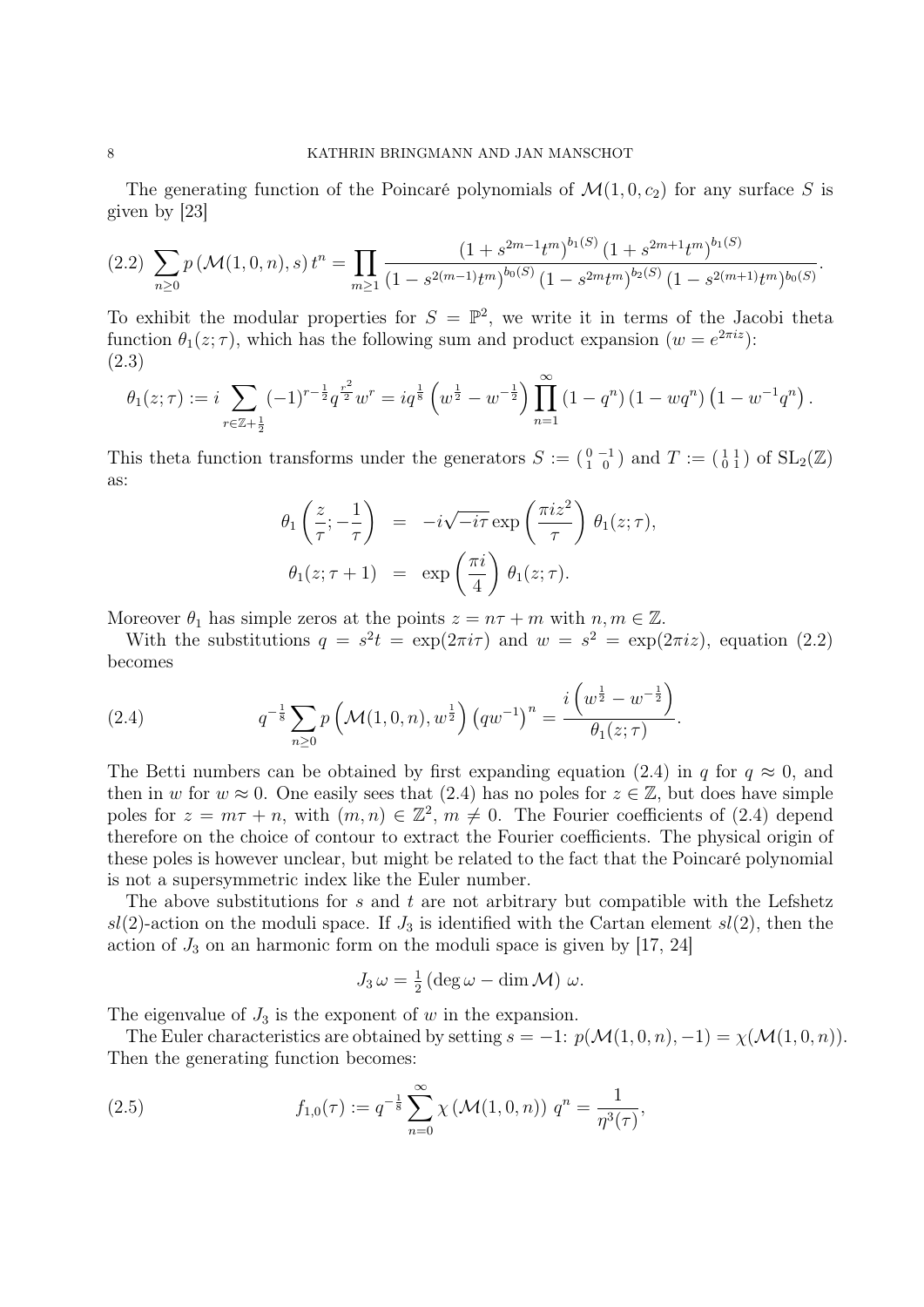thus a modular form of weight  $-3/2$ . For  $r \ge 1$ , one can more generally define the functions

(2.6) 
$$
f_{r,c_1}(\tau) := \sum_{c_2 \geq \frac{r-1}{2r}c_1^2} \chi\left(\mathcal{M}(r,c_1,c_2)\right) q^{r\Delta - r\chi(\mathbb{P}^2)/24},
$$

with  $\Delta$  the discriminant of E:  $\Delta := \frac{1}{r} \left( c_2 - \frac{r-1}{2r} \right)$  $\frac{(-1)}{2r}c_1^2$  and  $0 \le c_1 \le r-1$ . These functions are expected to exhibit transformation properties of a vector-valued modular form of length r and weight  $-\chi(\mathbb{P}^2)/2$ . The modular properties of this function are most straightforwardly derived from the point of view of multiple M5-branes wrapping  $\mathbb{P}^2 \otimes T^2$ . This leads to a generating function which also sums over all  $c_1$  [36, 32]:

$$
(2.7) \qquad \mathcal{Z}_r(\rho;\tau) := \sum_{c_1,c_2 \in \mathbb{Z}} \chi(\mathcal{M}(r,c_1,c_2)) \bar{q}^{r\left(\Delta - \frac{\chi(\mathbb{P}^2)}{24}\right)} q^{\frac{1}{2r}\left(c_1 + \frac{rc_1(\mathbb{P}^2)}{2}\right)^2} (-\xi)^{c_1 + \frac{rc_1(\mathbb{P}^2)}{2}}
$$

with  $\xi := e^{2\pi i \rho}$ . Physical arguments suggest that this function transforms under  $SL_2(\mathbb{Z})$ like a Jacobi form which is non-holomorphic in  $\tau$  and has weight  $(\frac{1}{2})$  $\frac{1}{2}, -\frac{3}{2}$  $(\frac{3}{2})$ . Moreover, the isomorphism of moduli spaces due to twisting by a line bundle implies a decomposition of  $\mathcal{Z}_r(\rho;\tau)$  into theta functions  $\Theta_{r,\mu}(\rho;\tau)$  and vector-valued modular forms  $f_{r,\mu}(\tau)$ :

(2.8) 
$$
\mathcal{Z}_r(\rho;\tau) = \sum_{\mu \pmod{r}} \bar{f}_{r,\mu}(\tau) \Theta_{r,\mu}(\rho;\tau),
$$

with

$$
\Theta_{r,\mu}(\rho;\tau):=\sum_{n=\mu\pmod{r}}q^{\frac{1}{2r}\left(n+\frac{rc_1\left(\mathbb{P}^2\right)}{2}\right)^2}(-\xi)^{n+\frac{rc_1\left(\mathbb{P}^2\right)}{2}}.
$$

This decomposition implies that

$$
D_r\left(\mathcal{Z}_r(\rho;\tau)\right)=0
$$

with  $D_r := \frac{\partial}{\partial \tau} + \frac{i}{4\pi}$  $4\pi r$  $\partial^2$  $\frac{\partial^2}{\partial \rho^2}$ . Functions which satisfy this condition together with an appropriate transformation law are known as skew (weakly) holomorphic Jacobi forms [44]. In particular for  $r = 1$  we have that

$$
\mathcal{Z}_1(\rho;\tau)=\frac{\theta_1(\rho;\tau)}{\bar{\eta}^3(\tau)}.
$$

Already for rank 2, we will find two refinements of these physical expectations. As explained in the introduction, the  $f_{2,\mu}(\tau)$  appear to be mixed mock modular forms, such that  $D_2(\widehat{\mathcal{Z}}_2(\rho;\tau)\Big)\neq 0$ . This is in physics called a "holomorphic anomaly". The other refinement concerns the integrality of the Fourier coefficients.

Before returning to the functions of interest for this paper, we want to recall the precise definition of harmonic weak Maass forms. Here we only require the case of half-integral weight on  $\Gamma_0(4)$ .

**Definition 2.1.** A harmonic weak Maass form of weight  $k \in \frac{1}{2} + \mathbb{Z}$  for the group  $\Gamma_0(4)$  is a smooth function  $f : \mathbb{H} \to \mathbb{C}$  satisfying the following: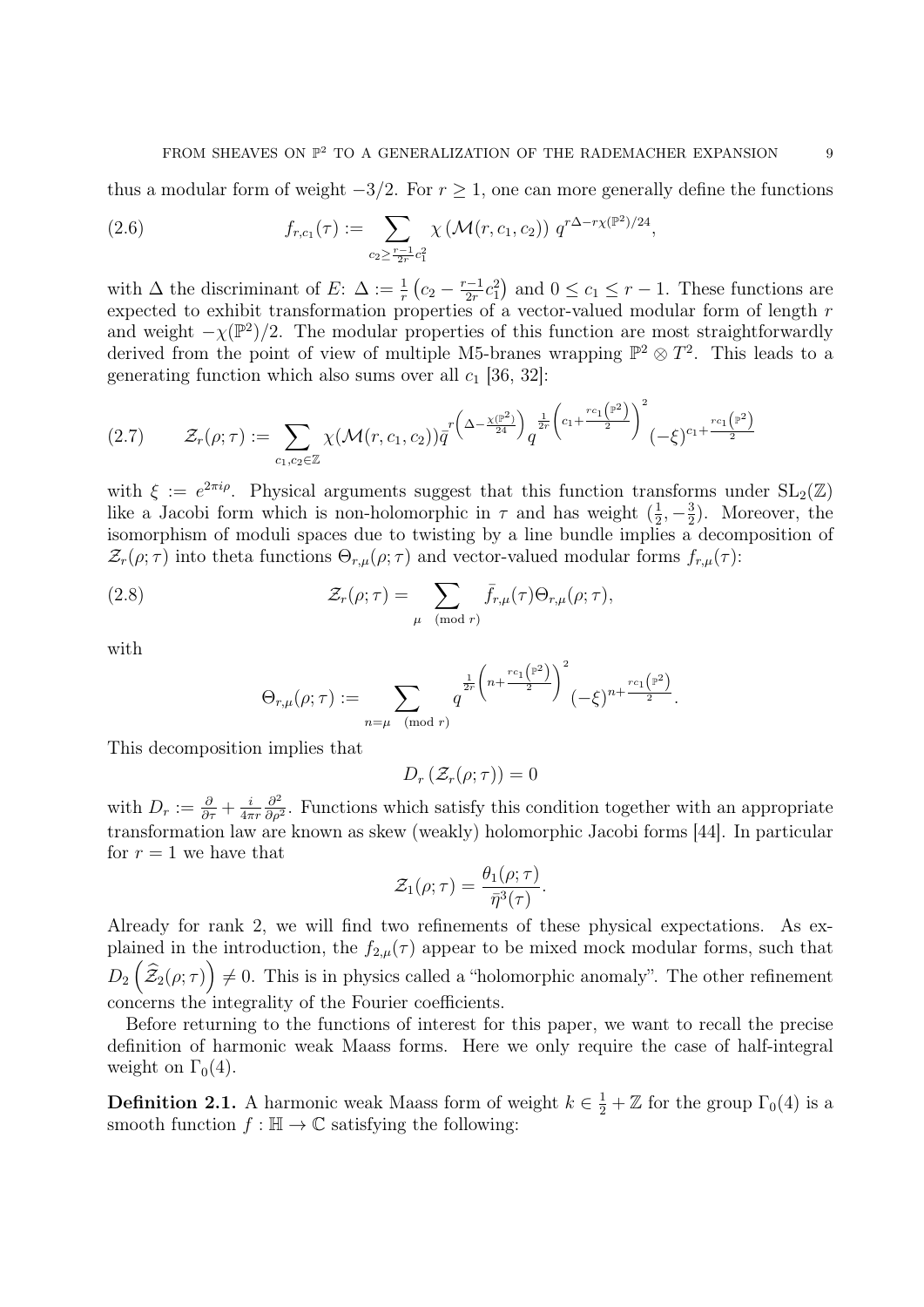(1) For all  $\left(\begin{smallmatrix} a & b \\ c & d \end{smallmatrix}\right) \in \Gamma_0(4)$ , we have that

$$
f\left(\frac{a\tau+b}{c\tau+d}\right) = \left(\frac{c}{d}\right) \epsilon_d^{-2k} (c\tau+d)^k f(\tau).
$$

Here  $\left(\frac{c}{d}\right)$  $\frac{c}{d}$  denotes the Jacobi symbol,  $\epsilon_d = 1$  for  $d \equiv 1 \pmod{4}$  and  $\epsilon_d = i$  for  $d \equiv 3$ There  $\left(\frac{7}{d}\right)$  denotes the Jacobi symbol,  $\epsilon_d = 1$  for  $a \equiv 1$  (flood 4), and  $\epsilon_d =$  (mod 4), and  $\sqrt{\tau}$  is the principal branch of the holomorphic square root.

(2) We have  $\Delta_k f = 0$ , where  $(\tau = x+iy)$  the weight k hyperbolic Laplacian  $\Delta_k$  is defined as

$$
\Delta_k := -y^2 \left( \frac{\partial^2}{\partial x^2} + \frac{\partial^2}{\partial y^2} \right) + iky \left( \frac{\partial}{\partial x} + i \frac{\partial}{\partial y} \right).
$$

(3) The function  $f$  has at most linear exponential growth at all the cusps.

Using this notation, the function

(2.9) 
$$
\widehat{h}(\tau) := \sum_{\substack{n=0 \ n \equiv 0,3 \pmod{4}}}^{\infty} H(n)q^{n} + \frac{(1+i)}{16\pi} \int_{-\overline{\tau}}^{i\infty} \frac{\Theta_{0}(w)}{(\tau+w)^{\frac{3}{2}}} dw
$$

is a harmonic Maass form of weight  $\frac{3}{2}$  on  $\Gamma_0(4)$  (see [51]). We moreover require the restrictions of  $\hat{h}$  to arithmetic progressions 0, 3 (mod 4) (individually). It is not hard to see that the associated harmonic weak Maass forms are given by

(2.10) 
$$
\widehat{h}_j(\tau) := h_j(\tau) + \frac{(1+i)}{8\pi} \int_{-\overline{\tau}}^{i\infty} \frac{\Theta_j(w)}{(\tau+w)^{\frac{3}{2}}} dw, \qquad j \in \{0,1\},
$$

where the functions  $h_j$  were defined in (1.1) and  $\Theta_j(\tau) := \sum$ n∈Z  $q^{\frac{1}{4}(2n+j)^2}$ .

Now we continue our discussion on generating functions related to semi-stable coherent sheaves of rank 2 on  $\mathbb{P}^2$ . Yoshioka [49, 50] computed the generating functions of the Poincaré polynomials. To present his result, define

$$
Z_s\left(\mathbb{P}^2,t\right) := \frac{1}{(1-t)(1-st)(1-s^2t)}.
$$

The expression for the generating function for  $c_1 = -1$  is [49]:

(2.11) 
$$
\sum_{n=1}^{\infty} p(\mathcal{M}(2, -1, n), s) t^{n} = \frac{\prod_{d\geq 1} Z_{s^{2}} (\mathbb{P}^{2}, s^{4d-2} t^{d})^{2}}{(s^{2} - 1) \sum_{n \in \mathbb{Z}} s^{2n(2n-1)} t^{n^{2}}}
$$

$$
\times \sum_{b\geq 0} \left( \frac{s^{2(b+1)(2b+1)}}{1 - s^{8(b+1)} t^{2b+1}} - \frac{s^{2b(2b+5)}}{1 - s^{8b} t^{2b+1}} \right) t^{(b+1)^{2}},
$$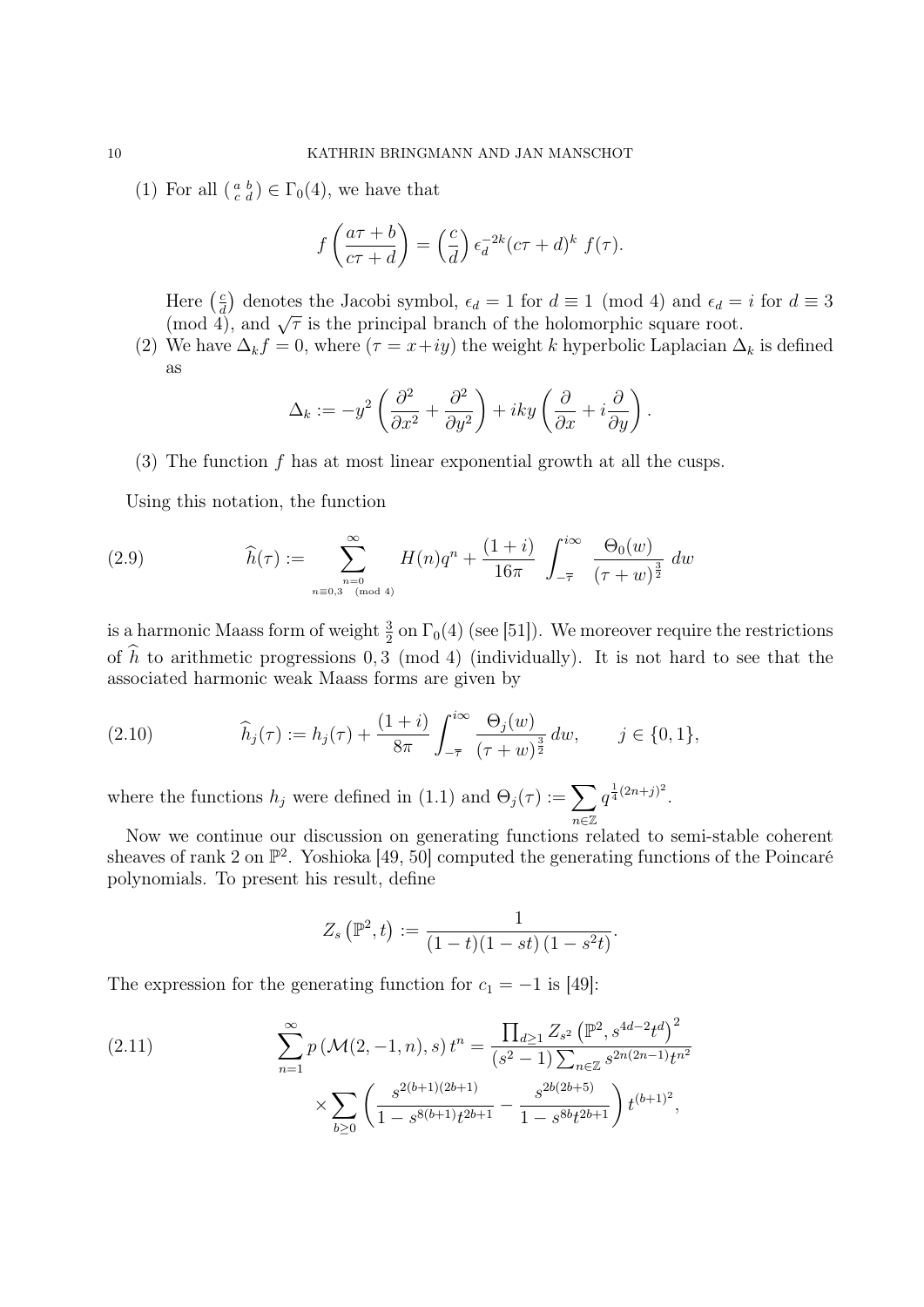and similarly for  $c_1 = 0$  [50]:

$$
(2.12) \sum_{n=2}^{\infty} p\left(\mathcal{M}(2,0,n),s\right) t^{n} = \frac{\prod_{d\geq 1} Z_{s^{2}} \left(\mathbb{P}^{2}, s^{4d-2} t^{d}\right)^{2}}{(1-s^{2}) \sum_{n\in\mathbb{Z}} s^{2n(2n+1)} t^{n(n+1)}} \times \left(\sum_{b\geq 0} -\left(\frac{s^{2(b+1)(2b+3)}}{1-s^{8(b+1)} t^{2b+1}} - \frac{s^{2b(2b+7)}}{1-s^{8b} t^{2b+1}}\right) t^{b^{2}+3b+1} + \sum_{b\geq 0} \frac{s^{2(b+1)(2b+1)} - s^{2b(2b+1)}}{2s^{2}} t^{b(b+1)} \right) + \frac{\prod_{d\geq 1} Z_{s^{4}} \left(\mathbb{P}^{2}, s^{8d-4} t^{2d}\right)}{2s^{2} \left(1+s^{2}\right)}.
$$

Here we have corrected a sign error in Remark 4.6 of [50].

To simplify the expressions (2.11) and (2.12), we make the substitutions  $s^4t = q$  and  $s^2 = w$ , analogous to the substitutions in the rank 1 case. One finds after a straightforward computation:

**Proposition 2.2.** The generating functions of the Poincaré polynomials  $p(M(2, c_1, c_2), s)$ take the form:

(2.13) 
$$
q^{-\frac{1}{2}} \sum_{n=1}^{\infty} p\left(\mathcal{M}(2, -1, n), w^{\frac{1}{2}}\right) \left(qw^{-2}\right)^n =
$$

$$
-\frac{(1-w)}{w^{\frac{5}{2}} \theta_1^2(z; \tau)} \mu\left(2z - \tau, \frac{1}{2} - \tau - z; 2\tau\right),
$$
  
(2.14) 
$$
q^{-\frac{1}{4}} \sum_{n=2}^{\infty} p\left(\mathcal{M}(2, 0, n), w^{\frac{1}{2}}\right) \left(qw^{-2}\right)^n =
$$

$$
\frac{(1-w)}{w^2 \theta_1^2(z; \tau)} \left(\frac{1}{2} - q^{-\frac{1}{4}} w^{\frac{3}{2}} \mu\left(2z - \tau, \frac{1}{2} - z; 2\tau\right)\right) - \frac{i(1-w)}{2w^2 \theta_1(2z; 2\tau)},
$$

where  $\mu(u, v; \tau)$  is the Lerch sum defined by

(2.15) 
$$
\mu(u, v; \tau) := \frac{e^{\pi i u}}{\theta_1(v; \tau)} \sum_{n \in \mathbb{Z}} \frac{(-1)^n e^{\pi i (n^2 + n)\tau + 2\pi i n v}}{1 - e^{2\pi i n \tau + 2\pi i u}},
$$

with  $u, v \in \mathbb{C}$ .

Moreover, we define

$$
f_{2,1}(z;\tau) := \frac{(1-w) q^{-\frac{1}{4}}}{w \theta_1^2(z;\tau) \theta_3(z;2\tau)} \sum_{n \in \mathbb{Z}} \frac{q^{n^2} w^{-n}}{1 - q^{2n-1} w^2},
$$
  

$$
f_{2,0}(z;\tau) := \frac{(1-w)}{w^2 \theta_1^2(z;\tau)} \left(\frac{1}{2} + \frac{q^{-\frac{3}{4}} w^{\frac{5}{2}}}{\theta_2(z;2\tau)} \sum_{n \in \mathbb{Z}} \frac{q^{n^2+n} w^{-n}}{1 - q^{2n-1} w^2}\right),
$$

with

$$
\theta_2(z;\tau) := \sum_{n \in \mathbb{Z} + \frac{1}{2}} q^{\frac{n^2}{2}} w^n, \qquad \theta_3(z;\tau) := \sum_{n \in \mathbb{Z}} q^{\frac{n^2}{2}} w^n.
$$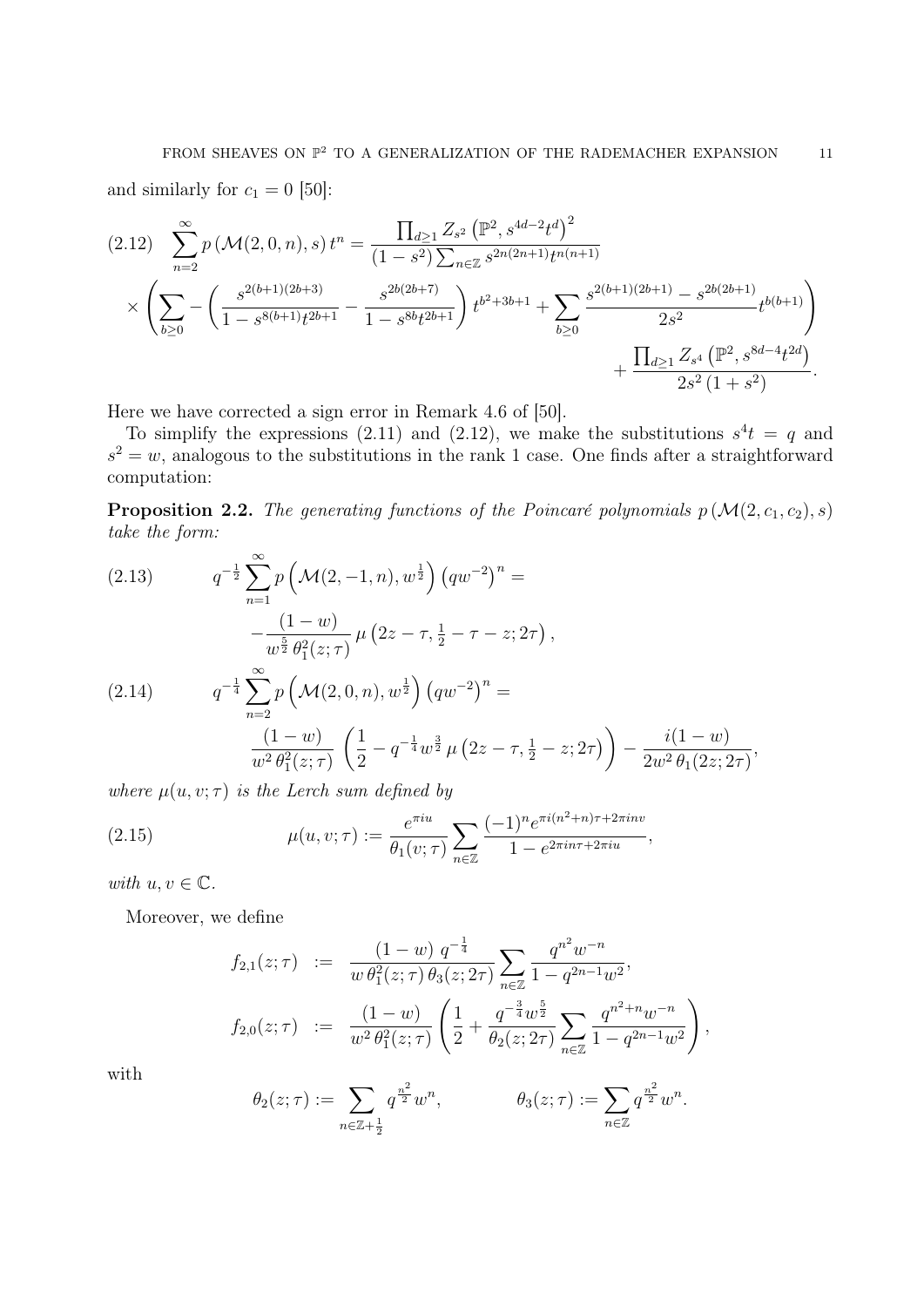and

$$
g_1(z;\tau) := \frac{q^{-\frac{1}{4}}w^{\frac{3}{2}}}{\theta_3(z;2\tau)} \sum_{n\in\mathbb{Z}} \frac{q^{n^2}w^{-n}}{1-q^{2n-1}w^2} = -\mu\left(2z-\tau,\frac{1}{2}-\tau-z;2\tau\right),
$$
  

$$
g_0(z;\tau) := \frac{1}{2} + \frac{q^{-\frac{3}{4}}w^{\frac{5}{2}}}{\theta_2(z;2\tau)} \sum_{n\in\mathbb{Z}} \frac{q^{n^2+n}w^{-n}}{1-q^{2n-1}w^2} = \frac{1}{2} - q^{-\frac{1}{4}}w^{\frac{3}{2}}\mu\left(2z-\tau,\frac{1}{2}-z;2\tau\right),
$$

Similarly to the case of  $r = 1$  these functions have poles for  $z \in m\tau + n$  with  $(m, n) \in$  $\mathbb{Z}^2$ ,  $m \neq 0$ .

Since we have now explicit expressions for the generating functions of Poincaré polynomials for  $r = 1, 2$  at our disposal, it is particularly interesting to investigate their modular properties. For rank 1, equations (2.4) and (2.5) show that the generating function of Euler numbers is indeed a weakly holomorphic modular form, whereas the generating function for Poincaré polynomials transforms as a Jacobi form of weight  $-\frac{1}{2}$  $\frac{1}{2}$  and index  $-\frac{1}{2}$  $rac{1}{2}$  (up to the prefactor  $w^{\frac{1}{2}} - w^{-\frac{1}{2}}$ ).

To make the modular properties of (2.13) and (2.14) more manifest, we recall some results of Zwegers' thesis [54]. The Lerch sum (2.15) does not transform as a Jacobi form under  $SL_2(\mathbb{Z})$ . However, the completed function [54]

$$
\widehat{\mu}(u, v; \tau) := \mu(u, v; \tau) + \frac{i}{2}R(u - v; \tau)
$$

transforms as a multi-variable Jacobi form of weight  $\frac{1}{2}$ . Here the function  $R(u; \tau)$  is defined by:

$$
R(u;\tau) := \sum_{r \in \mathbb{Z}+\frac{1}{2}} \left( \text{sgn}(r) - E\left( (r+a)\sqrt{2y} \right) \right) (-1)^{r-\frac{1}{2}} e^{-\pi i r^2 \tau - 2\pi i r u},
$$

with  $a := \text{Im}(u)/y$ , and

$$
E(z) := 2 \int_0^z e^{-\pi u^2} du.
$$

To be more precise, we have that:

(1) For  $k, l, m, n \in \mathbb{Z}$ , we have that:

$$
\widehat{\mu}(u + k\tau + l, v + m\tau + n; \tau) = (-1)^{k+l+m+n} e^{\pi i (k-m)^2 \tau + 2\pi i (k-m)(u-v)} \widehat{\mu}(u, v; \tau).
$$

(2) For  $\gamma = \begin{pmatrix} a & b \\ c & d \end{pmatrix} \in SL_2(\mathbb{Z})$ , we have that:

$$
\widehat{\mu}\left(\frac{u}{c\tau+d}, \frac{v}{c\tau+d}; \frac{a\tau+b}{c\tau+d}\right) = v(\gamma)^{-3}(c\tau+d)^{\frac{1}{2}}e^{-\frac{\pi ic(u-v)^2}{c\tau+d}}\widehat{\mu}(u,v;\tau),
$$
  
with  $v(\gamma) := \eta\left(\frac{a\tau+b}{c\tau+d}\right) / \left((c\tau+d)^{\frac{1}{2}}\eta(\tau)\right).$ 

Moreover we require the following identity, which allows us to shift parameters in the function  $\mu$  ( $z \in \mathbb{C}$ ):

(2.16) 
$$
\mu(u+z, v+z; \tau) - \mu(u, v; \tau) = \frac{i\eta^3(\tau)\theta_1(u+v+z; \tau)\theta_1(z; \tau)}{\theta_1(u; \tau)\theta_1(v; \tau)\theta_1(u+z; \tau)\theta_1(v+z; \tau)}.
$$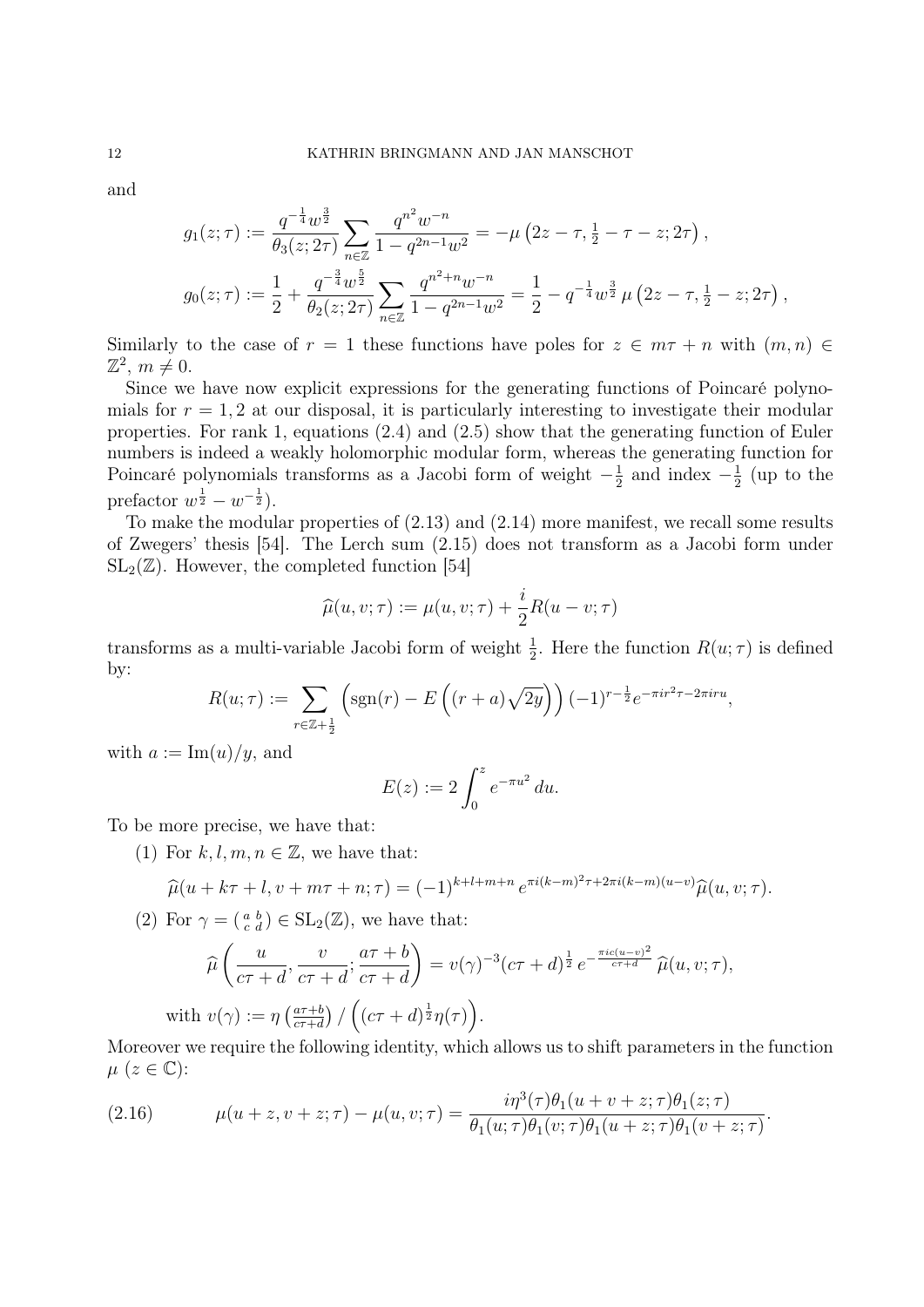We now turn back to the functions  $g_j(z;\tau)$  and define their completions as:

$$
\widehat{g}_j(z;\tau) := g_j(z;\tau) + \frac{1}{2}R_j(z;\tau),
$$

with

$$
R_j(z;\tau) := \sum_{n \in \mathbb{Z} + \frac{j}{2}} \left( \text{sgn}(n) - E\left( (2n + 3a) \sqrt{y} \right) \right) q^{-n^2} w^{-3n}.
$$

We note that

$$
R_1(z;\tau) = -iR\left(3z - \frac{1}{2}; 2\tau\right),
$$
  
\n
$$
R_0(z;\tau) = -1 - iq^{-\frac{1}{4}}w^{\frac{3}{2}}R\left(3z - \tau - \frac{1}{2}; 2\tau\right).
$$

Using the above stated transformation properties of  $\hat{\mu}$ , one can show that the functions  $\hat{g}_i$ are invariant under  $T^4$ , and transform under  $S^{-1}T^{-4}S \in \Gamma_0(4)$  as

$$
\widehat{g}_j\left(\frac{z}{4\tau+1};\frac{\tau}{4\tau+1}\right)=(4\tau+1)^{\frac{1}{2}}\exp\left(2\pi i\frac{-9z^2}{4\tau+1}\right)\widehat{g}_j(z;\tau).
$$

Moreover, one can prove with some more work that the function  $\hat{g}_i(z; \tau)$  may be viewed as components of a function that transforms like a vector valued modular form for  $SL_2(\mathbb{Z})$  of weight  $\frac{1}{2}$  and with the same multipliers as the  $\hat{h}_j(\tau)$  defined in equation (2.10).

We observe that if  $f_{2,j}(z;\tau)$  would be completed to  $\widehat{f}_{2,j}(z;\tau)$  by changing  $g_j(z;\tau)$  to  $\widehat{g}_j(z;\tau)$ , they would transform as Jacobi forms for  $\Gamma_0(4)$  of weight  $-\frac{1}{2}$  $\frac{1}{2}$  and index  $-\frac{13}{4}$  $\frac{13}{4}$ , if we ignore the prefactors  $(1-w)/w^{2-j}$ . The non-holomorphic parts of  $\hat{f}_{2,j}(z;\tau)$  might appear naturally in physics, but precisely how is unknown. Since the functions  $\hat{g}_j(z;\tau)$  transform as a modular vector, the function  $\hat{\mathcal{Z}}_2(z,\rho;\tau) = \sum_{j=0,1} \hat{f}_{2,j}(z;\tau)\Theta_{2,j}(\rho;\tau)$  transforms with weight  $(\frac{1}{2})$  $\frac{1}{2}, -\frac{1}{2}$  $\frac{1}{2}$ under  $SL_2(\mathbb{Z})$  (ignoring the prefactors), which can be understood from physics.

As expected from physical arguments, the modular properties improve if one takes the limit  $w^{\frac{1}{2}} \rightarrow -1$ . One can derive straightforwardly that in this case the last term in equation (2.14) is equal to  $\frac{1}{4}\eta^{-3}(2\tau)$ , which is a modular form of  $\Gamma_0(4)$  with a non-trivial multiplier. More interesting is that the limit translates to taking the derivative of the Lerch sums in Eqs. (2.13) and (2.14). Proposition 1.1 gives for these terms  $f_{2,j}(\tau) := f_{2,j}(0;\tau) = 3h_j(\tau)/\eta^6(\tau)$ .

Before proving the Proposition 1.1, we would like to make a couple of remarks concerning  $f_{2,j}(\tau)$ , and  $\mathcal{Z}_2(\rho;\tau)$  defined by equation (2.7). The completions  $\widehat{f}_{2,j}(\tau)$  can be obtained from  $\hat{f}_{2,j}(z;\tau)$ , by computing the coefficient of  $z^1$  in the Taylor expansion of  $\hat{g}_j(z;\tau)$ . Due to the non-holomorphic term,  $D_2(\widehat{\mathcal{Z}}_2(\rho;\tau)) \neq 0$ . One finds

$$
D_2\left(\widehat{\mathcal{Z}}_2(\rho;\tau)\right)=\frac{-3i}{16\pi y^{3/2}}\frac{\theta_1^2(\rho;\tau)}{\overline{\eta}^6(\tau)},
$$

which is proportional to  $\mathcal{Z}_1^2(\rho;\tau)$ . The authors of [36] conjecture that such an anomaly appears generically for  $r \geq 2$ . We did not find such a factorization in the case of Poincaré polynomials, that is to say for  $D_2\left(\widehat{\mathcal{Z}}_2(z,\rho;\tau)\right)$ .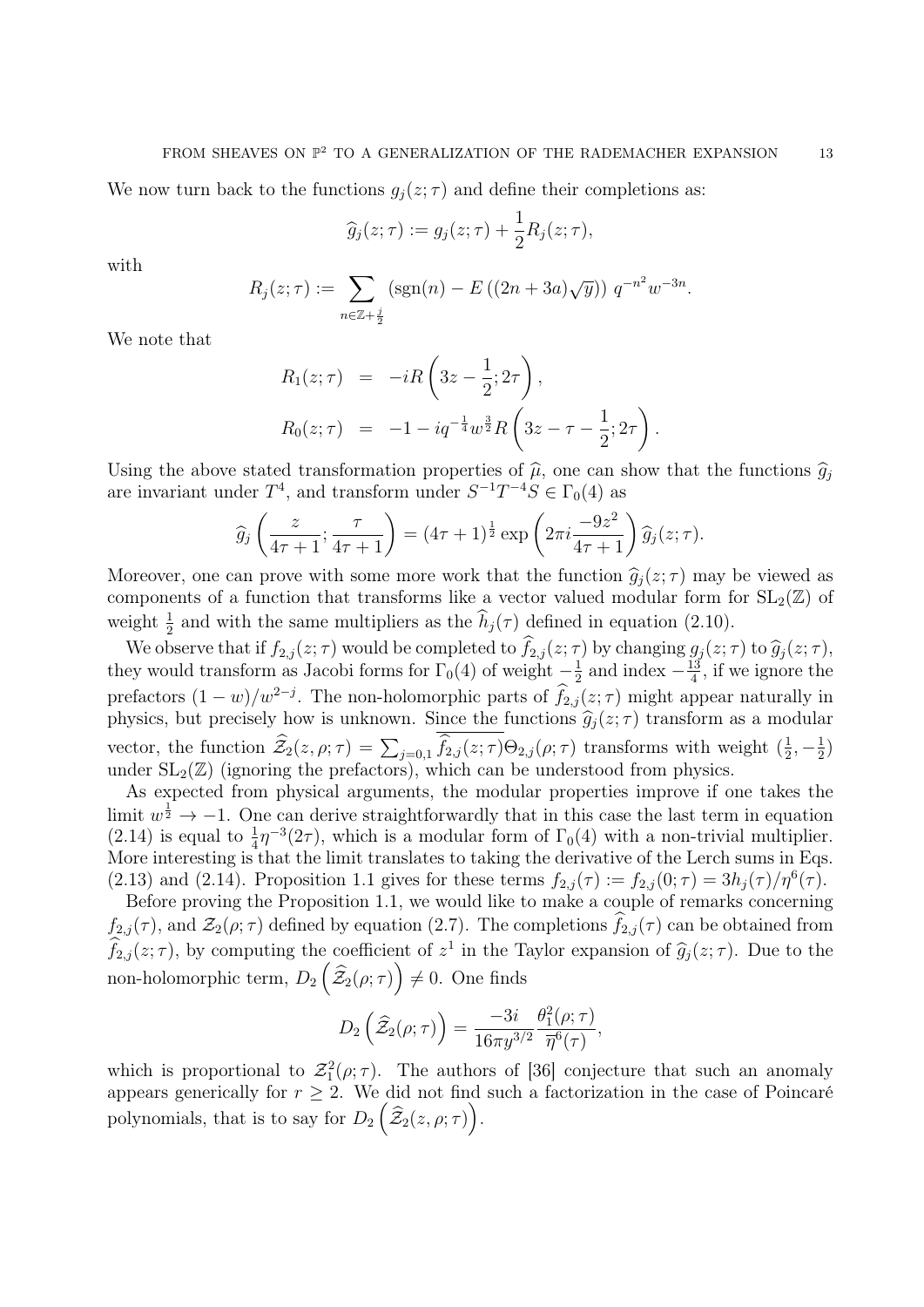The generating functions of the Euler numbers,  $\hat{f}_{2,1}(\tau)$  and  $\hat{f}_{2,0}(\tau) + \frac{1}{4}\eta^{-3}(2\tau)$ , do not combine to a vector-valued modular form because of the term  $\frac{1}{4}\eta^{-3}(2\tau)$ . This term disappears, if we consider the generating functions of the rational invariants

$$
\overline{\chi}(\Gamma):=\sum_{m\geq 1,\,m|\Gamma}(-1)^{{\rm dim}_{\mathbb{C}}(\mathcal{M}(\Gamma/m))}\chi(\Gamma/m)/m^2,
$$

where  $\Gamma$  represents the data of the sheaf  $(r, c_1, c_2)$ . Refs. [34, 45] give also evidence that the generating function of the rational invariants  $\overline{\chi}(\Gamma)$  have better modular properties, than the ones for the integer invariants  $\chi(\Gamma)$ . This is the second refinement, alluded to below equation  $(2.8).$ 

On the other hand, the coefficients of  $f_{2,0}(\tau) + \frac{1}{4}\eta^{-3}(2\tau)$  are required to be integers. This can easily be seen from the arithmetic properties of the functions. To see this, multiply the function by  $\eta(\tau)^6$ , which gives  $3h_0(\tau) + \frac{1}{4}\Theta_0^3(\tau + \frac{1}{2})$  $(\frac{1}{2})$ . Integrality of the coefficients of this function is manifest, due to the properties of the class numbers  $H(n)$  and  $\Theta_0^3(\tau + \frac{1}{2})$  $(\frac{1}{2})$ .

**Proof of Proposition 1.1.** One could prove the proposition straightforwardly by verifying 1) that the shadows of  $f_{2,j}(\tau)$ , as obtained from  $f_{2,j}(z;\tau)$ , coincide with those of  $3h_j(\tau)/\eta^6(\tau)$ , and 2) that a specific number (related to the dimension of the space of associated modular forms) of coefficients agree. Since this is rather technical, we choose to prove the proposition by relating it to known expressions in the literature.

We start with the identity for  $f_{2,1}$ . The limit  $z \to 0$  of  $f_{2,1}(z;\tau)$  is finite and leads to differentation of the Lerch sum:

(2.17) 
$$
f_{2,1}(\tau) = -\frac{1}{\eta^6(\tau)} \frac{d}{dw} \left[ \mu \left( 2z - \tau, -z - \tau + \frac{1}{2}; 2\tau \right) \right]_{w=1}.
$$

Using (2.16) yields that

$$
\mu\left(2z-\tau, -z-\tau+\frac{1}{2}; 2\tau\right) = \mu\left(-\tau, -3z-\tau+\frac{1}{2}; 2\tau\right) \n+ \frac{i\eta^3(2\tau)\theta_1\left(-z-2\tau+\frac{1}{2}; 2\tau\right)\theta_1(2z; 2\tau)}{\theta_1(2z-\tau; 2\tau)\theta_1\left(-z-\tau+\frac{1}{2}; 2\tau\right)\theta_1(-\tau; 2\tau)\theta_1\left(-3z-\tau+\frac{1}{2}; 2\tau\right)}.
$$

One can prove that the second summand contributes  $\frac{1}{2}\Theta_1^3(\tau)/\eta^6(\tau)$  to (2.17). Moreover, the contribution from the first summand is given by

$$
-\frac{3}{2} \frac{q^{-\frac{1}{4}}}{\eta^6(\tau) \Theta_0(\tau)} \sum_{n \in \mathbb{Z}} \frac{(2n-1)q^{n^2}}{1-q^{2n-1}}.
$$

Using work of Kronecker [31], Mordell [38], and Watson [46], one can prove that

(2.18) 
$$
h_1(\tau) = -\frac{1}{2\Theta_0(\tau)} q^{-\frac{1}{4}} \sum_{n \in \mathbb{Z}} \frac{(2n-1)q^{n^2}}{1-q^{2n-1}} + \frac{1}{6}\Theta_1^3(\tau).
$$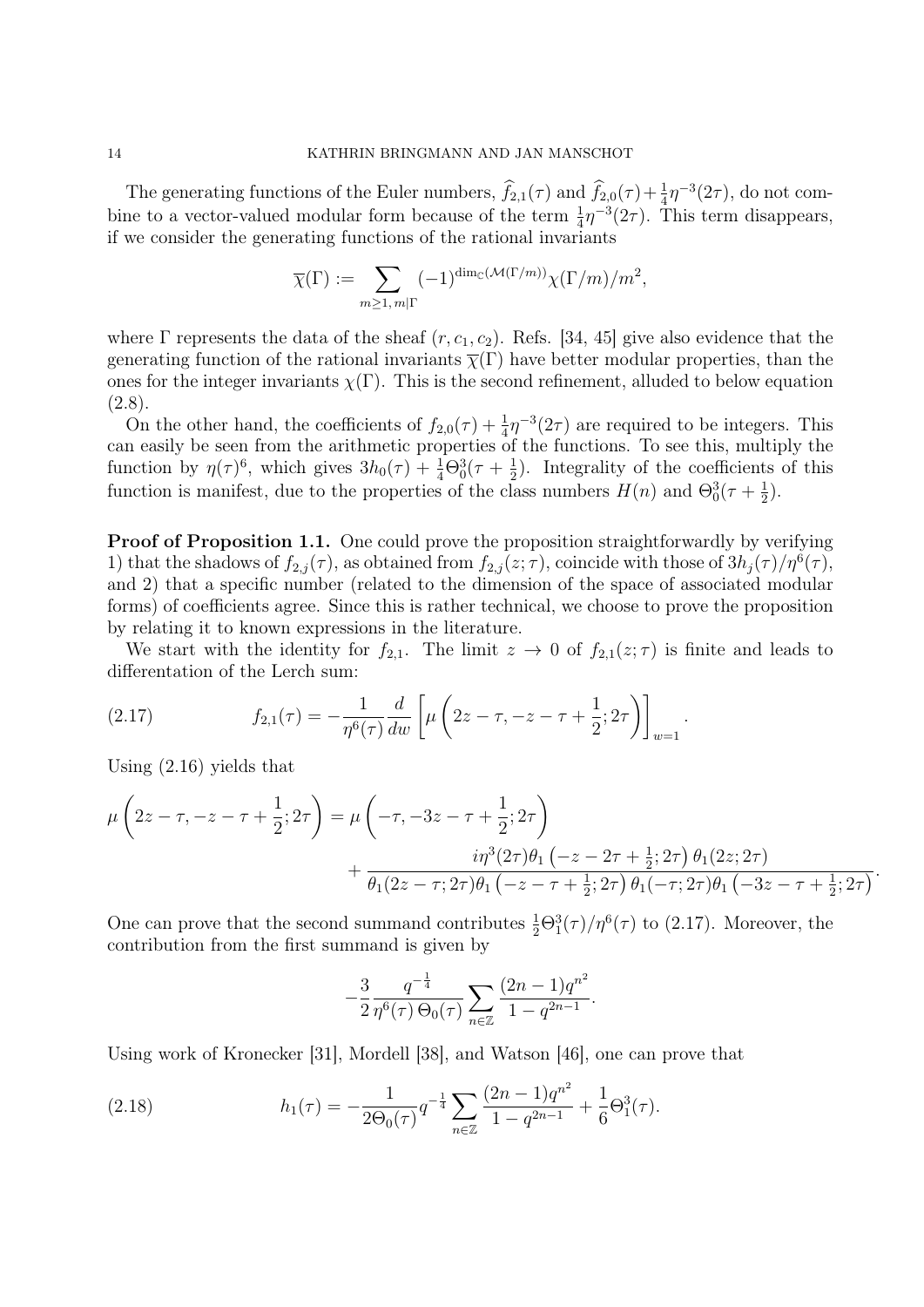From this the claim may be easily concluded. We first note that by Watson (correcting a typo) we obtain that

(2.19) 
$$
\sum_{n=0}^{\infty} F(4n+3)q^{n+\frac{3}{4}} = \frac{1}{4}\Theta_1^3(\tau) - \frac{1}{\vartheta_3(0)} \sum_{n\in\mathbb{Z}} \frac{\left(n-\frac{1}{2}\right)q^{\left(n-\frac{1}{2}\right)^2}}{q^{\frac{1}{2}-n} - q^{n-\frac{1}{2}}}
$$

where  $F(n)$  counts the number of uneven equivalence classes of positive definite quadratic forms of discriminant  $-n$ . Next one can easily show (for example by using the theory of modular forms) that

$$
\Theta_1^3(\tau) = \sum_{n=0}^{\infty} r(4n+3)q^{n+\frac{3}{4}},
$$

where the coefficient  $r(n)$  is defined by

$$
\Theta_0^3(\tau) = \sum_{n=0}^{\infty} r(n)q^n.
$$

Now a direct computation gives (2.18).

We next turn to  $f_{2,0}$ . It is not hard to see that

(2.20) 
$$
f_{2,0}(\tau) = -\frac{1}{\eta^6(\tau)} \frac{d}{dw} \left[ q^{-\frac{1}{4}} w^{\frac{3}{2}} \mu \left( 2z - \tau, -z + \frac{1}{2}; 2\tau \right) \right]_{w=1}.
$$

We find using (2.16)

$$
\mu\left(2z-\tau, -z+\frac{1}{2}; 2\tau\right) = \mu\left(-\frac{1}{2}, -3z+\tau; 2\tau\right) \n+ \frac{i\eta^3(2\tau)\theta_1(-z; 2\tau)\theta_1(2z-\tau+\frac{1}{2}; 2\tau)}{\theta_1(2z-\tau; 2\tau)\theta_1(-z+\frac{1}{2}; 2\tau)\theta_1(-\frac{1}{2}; 2\tau)\theta_1(-3z+\tau; 2\tau)}.
$$

One can show that the contribution of the second summand to (2.20) equals  $-\frac{1}{4}\Theta_0^3(\tau)/\eta^6(\tau)$ . Moreover one can prove that the first summand gives a contribution of

$$
\frac{-3}{\eta^6(\tau)\,\Theta_0\,\left(\tau+\frac{1}{2}\right)}\sum_{n\in\mathbb{Z}}\frac{n(-1)^n q^{n^2}}{1+q^{2n}}.
$$

Now the claim easily follows using (1.2) and the identity

(2.21) 
$$
\sum_{n=0}^{\infty} H(n)q^n = -\frac{1}{2\Theta_0\left(\tau + \frac{1}{2}\right)} \sum_{n\in\mathbb{Z}} \frac{n(-1)^n q^{n^2}}{1 + q^{2n}} - \frac{1}{12}\Theta_0^3(\tau).
$$

Indeed, equation (2.21) may for example be concluded by combining Theorem 1.1 and Corollary 1.6 of [8] and inserting the generating function for  $\overline{f}$  given in [9].  $\Box$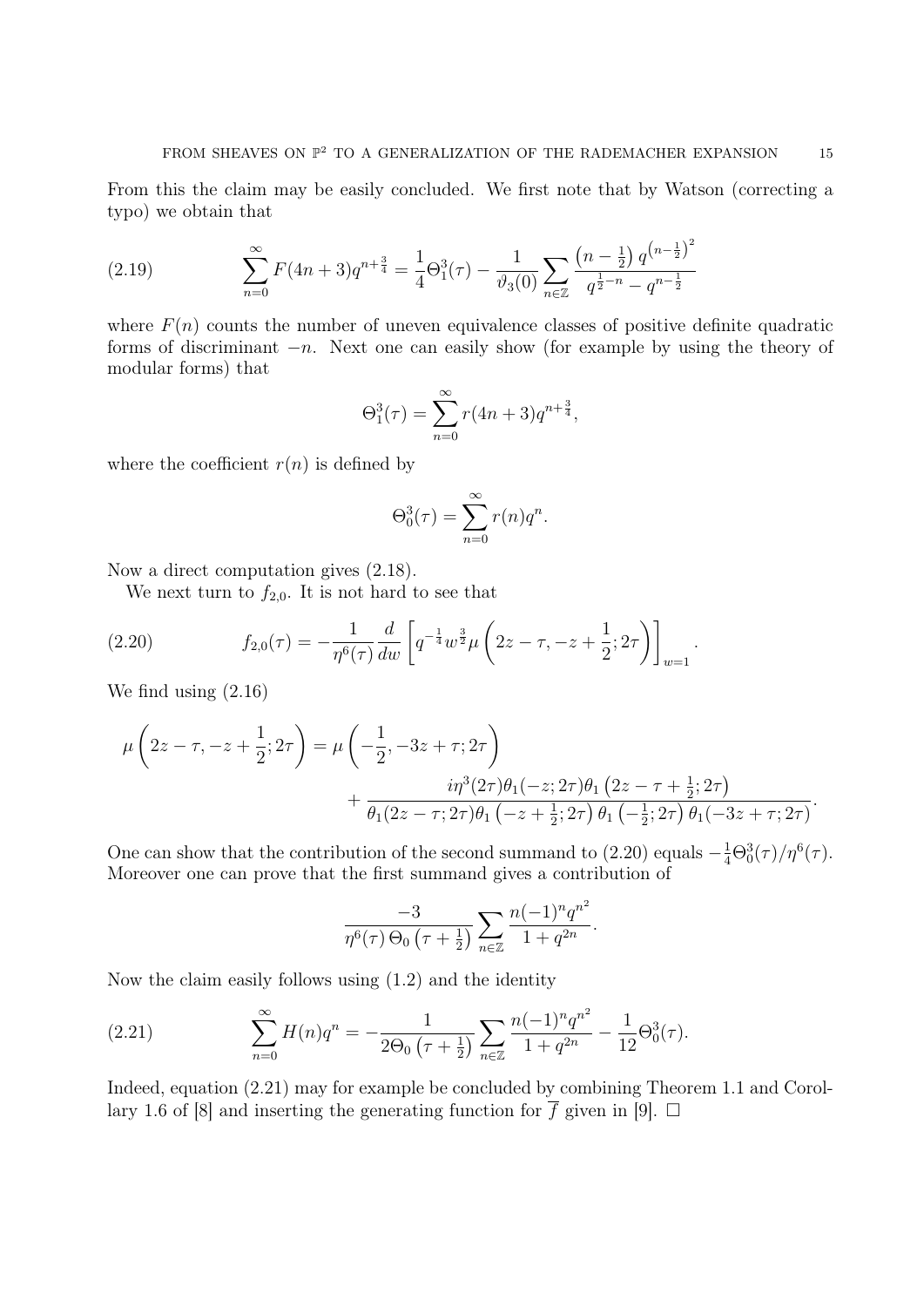#### 16 KATHRIN BRINGMANN AND JAN MANSCHOT

# 3. EXACT FORMULAS FOR  $\alpha_j(n)$

The introduction motivates the derivation of an exact formula of the Fourier coefficients of  $f_0(\tau) = \frac{1}{3} f_{2,0}(\tau)$  and  $f_1(\tau) = \frac{1}{3} f_{2,1}(\tau)$ . This will be the subject of this section. We start by providing various useful transformation formulas, after which we use the Hardy-Ramanujan Circle Method, to derive the exact formula.

3.1. Some transformation formulas. In this section, we give transformation properties for the class number generating functions  $h_0$  and  $h_1$ . Throughout, we let  $z \in \mathbb{C}$  with  $\text{Re}(z) > 0, k > 0, (h, k) = 1$ , and h' defined via the congruence  $hh' \equiv -1 \pmod{k}$ . Moreover, we assume that  $4|h'$  if k is odd. We require the transformation law of the etafunction:

(3.1) 
$$
\eta\left(\frac{1}{k}(h+iz)\right) = e^{\frac{\pi i}{12k}(h-h')} \cdot \omega_{h,k}^{-1} \cdot z^{-\frac{1}{2}} \cdot \eta\left(\frac{1}{k}\left(h' + \frac{i}{z}\right)\right),
$$

where  $\omega_{h,k}$  is given by

$$
\omega_{h,k} := \exp \left( \pi i \sum_{\mu \pmod{k}} \left( \left( \frac{\mu}{k} \right) \right) \left( \left( \frac{h \mu}{k} \right) \right) \right),
$$

with

$$
((x)) := \begin{cases} x - \lfloor x \rfloor - \frac{1}{2} & \text{if } x \in \mathbb{R} \setminus \mathbb{Z}, \\ 0 & \text{if } x \in \mathbb{Z}. \end{cases}
$$

Writing  $\Theta_0$  and  $\Theta_1$  as eta-quotients

$$
\Theta_0(\tau) = \frac{\eta^5(2\tau)}{\eta^2(\tau)\eta^2(4\tau)}, \qquad \Theta_1(\tau) = 2\frac{\eta^2(4\tau)}{\eta(2\tau)}
$$

yields the following transformation law  $(j \in \{0, 1\})$ :

$$
\Theta_j\left(\frac{1}{k}(h+iz)\right) = \frac{1}{\sqrt{z}} \sum_{\ell \in \{0,1\}} \chi_{j\ell}(h,h',k) \Theta_\ell\left(\frac{1}{k}\left(h'+\frac{i}{z}\right)\right).
$$

Here the multipliers  $\chi_{j\ell}$  are defined as follows:

$$
\chi_{00}(h, h', k) := \begin{cases} \frac{\omega_{h,k}^2 \omega_{h,\frac{k}{4}}^2}{\omega_{h,\frac{k}{2}}^5} & \text{if } 4|k, \\ \frac{1}{\sqrt{2}} \frac{\omega_{h,k}^2 \omega_{4h,k}^2}{\omega_{h,k}^5} & \text{if } 2 \nmid k, \end{cases} \qquad \chi_{01}(h, h', k) := \begin{cases} 0 & \text{if } 4|k, \\ \frac{1}{\sqrt{2}} \frac{\omega_{h,k}^2 \omega_{4h,k}^2}{\omega_{2h,k}^5} & \text{if } 2 \nmid k, \end{cases}
$$

$$
\begin{array}{lll}\n\sqrt{2} & \frac{\sqrt{5}}{\sqrt{2}} \frac{\sqrt{5}}{\omega_{2h,k}^5} & \text{if } 2 \mid k, \\
0 & \text{if } 2 \mid k,\n\end{array}\n\qquad\n\begin{array}{lll}\n\frac{\omega_{h,k}^2 \omega_{2h,k}^2}{\omega_{h,k}^5} e^{-\frac{\pi i h'}{2k}} & \text{if } 2 \mid k,\n\end{array}
$$

$$
\chi_{10}(h, h', k) := \begin{cases} 0 & \text{if } 4|k, \\ \frac{1}{\sqrt{2}} \frac{\omega_{2h,k}}{\omega_{4h,k}^2} e^{\frac{\pi i h}{2k}} & \text{if } 2 \nmid k, \\ \frac{\omega_{h,\frac{k}{2}}}{\omega_{2h,\frac{k}{2}}^2} e^{\frac{\pi i h}{2k}} & \text{if } 2|k, \end{cases} \qquad \chi_{11}(h, h', k) := \begin{cases} \frac{\omega_{h,\frac{k}{2}}}{\omega_{h,\frac{k}{4}}^2} e^{\frac{\pi i}{2k}(h - h')} & \text{if } 4|k, \\ -\frac{1}{\sqrt{2}} \frac{\omega_{2h,k}}{\omega_{4h,k}^2} e^{\frac{\pi i h}{2k}} & \text{if } 2 \nmid k, \\ 0 & \text{if } 2\|k. \end{cases}
$$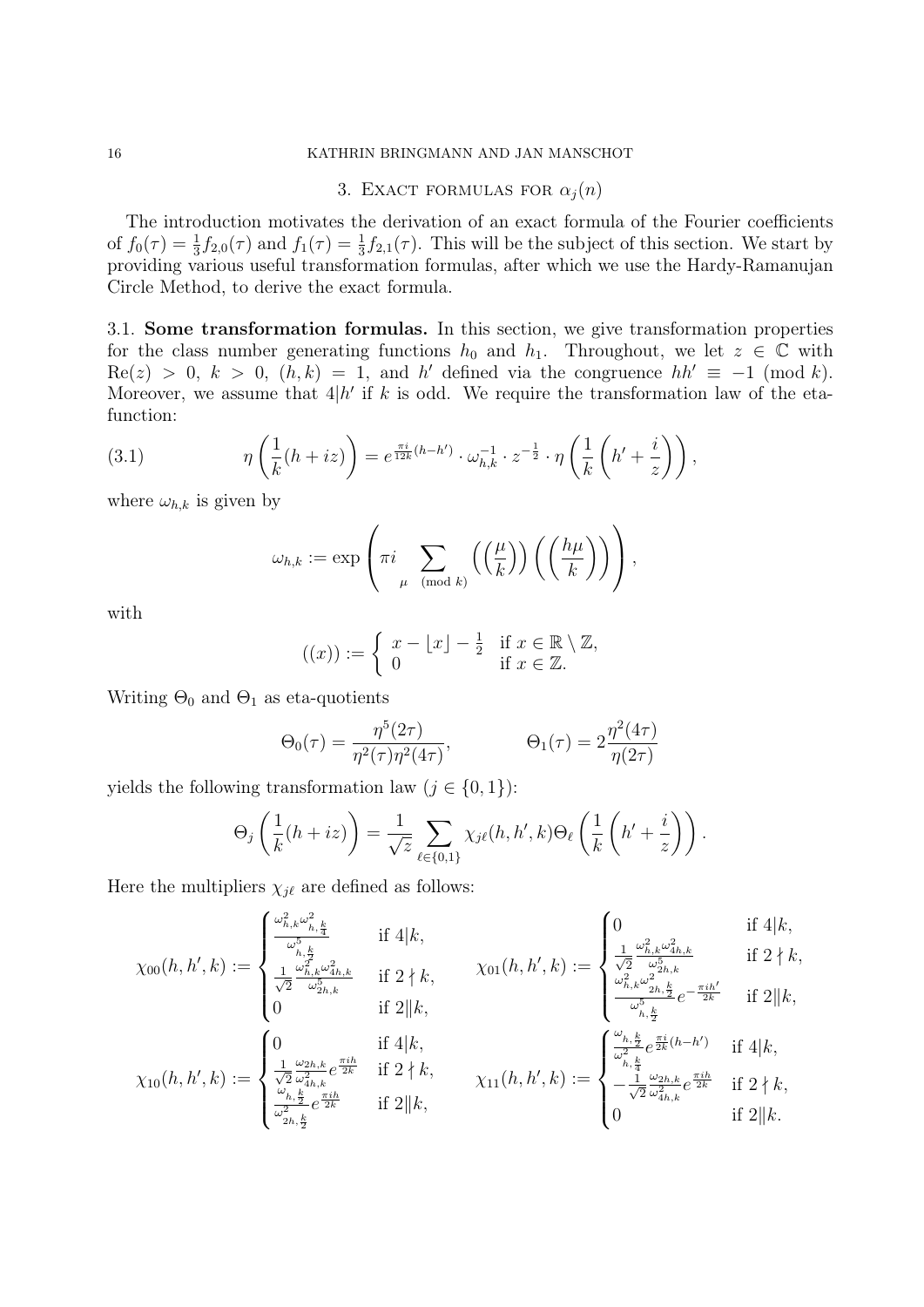We next use the well-known behavior of  $\widehat h_j$  under inversion and translation

$$
\widehat{h}_0(\tau+1) = \widehat{h}_0(\tau) \qquad \qquad \widehat{h}_1(\tau+1) = -i\widehat{h}_1(\tau)
$$
\n
$$
\widehat{h}_0\left(-\frac{1}{\tau}\right) = \tau^{\frac{3}{2}}\frac{(1+i)}{2}\left(\widehat{h}_0(\tau) + \widehat{h}_1(\tau)\right) \qquad \qquad \widehat{h}_1\left(-\frac{1}{\tau}\right) = \tau^{\frac{3}{2}}\frac{(1+i)}{2}\left(\widehat{h}_0(\tau) - \widehat{h}_1(\tau)\right).
$$

This gives that  $h_j$  has multiplier dual to the one of  $\Theta_j$ . To be more precise we have

$$
\widehat{h}_j\left(\frac{1}{k}(h+iz)\right)=-z^{-\frac{3}{2}}\sum_{\ell\in\{0,1\}}\overline{\chi_{j\ell}(h,h',k)}\,\widehat{h}_\ell\left(\frac{1}{k}\left(h'+\frac{i}{z}\right)\right).
$$

From this, a straightforward calculation shows that

$$
(3.2) \quad h_j\left(\frac{1}{k}(h+iz)\right) = -z^{-\frac{3}{2}} \sum_{\ell \in \{0,1\}} \overline{\chi_j \ell(h, h', k)} h_\ell\left(\frac{1}{k}\left(h' + \frac{i}{z}\right)\right) - \frac{1}{4\sqrt{2}\pi} z^{-\frac{3}{2}} \int_0^\infty \frac{\sum_{\ell \in \{0,1\}} \overline{\chi_j \ell(h, h', k)} \Theta_\ell\left(it - \frac{h'}{k}\right)}{\left(t + \frac{1}{kz}\right)^{\frac{3}{2}}} dt.
$$

Defining

$$
\mathcal{I}_j(x) := \int_0^\infty \frac{\Theta_j(iw - \frac{h'}{k})}{(w+x)^{\frac{3}{2}}} dw
$$

we may rewrite (3.2) as

$$
h_j\left(\frac{1}{k}(h+iz)\right) = -z^{-\frac{3}{2}} \sum_{\ell \in \{0,1\}} \overline{\chi_{j\ell}(h,h',k)} h_{\ell}\left(\frac{1}{k}\left(h'+\frac{i}{z}\right)\right) - \frac{1}{4\sqrt{2}\pi} z^{-\frac{3}{2}} \sum_{\ell \in \{0,1\}} \overline{\chi_{j\ell}(h,h',k)} \mathcal{I}_{\ell}\left(\frac{1}{kz}\right).
$$

Dividing by  $\eta^6$  and applying (3.1) yields that

$$
(3.3) \quad f_j\left(\frac{1}{k}(h+iz)\right) = z^{\frac{3}{2}}e^{\frac{\pi i h'}{2k} - \frac{\pi i (j+1)h}{2k}} \sum_{\ell \in \{0,1\}} \psi_{j\ell}(h, h', k) f_{\ell}\left(\frac{1}{k}\left(h' + \frac{i}{z}\right)\right) + \frac{1}{4\sqrt{2}\pi} z^{\frac{3}{2}}e^{\frac{\pi i h'}{2k} - \frac{\pi i (j+1)h}{2k}} \sum_{\ell \in \{0,1\}} \psi_{j\ell}(h, h', k)\eta^{-6}\left(\frac{1}{k}\left(h' + \frac{i}{z}\right)\right) \mathcal{I}_{\ell}\left(\frac{1}{kz}\right)
$$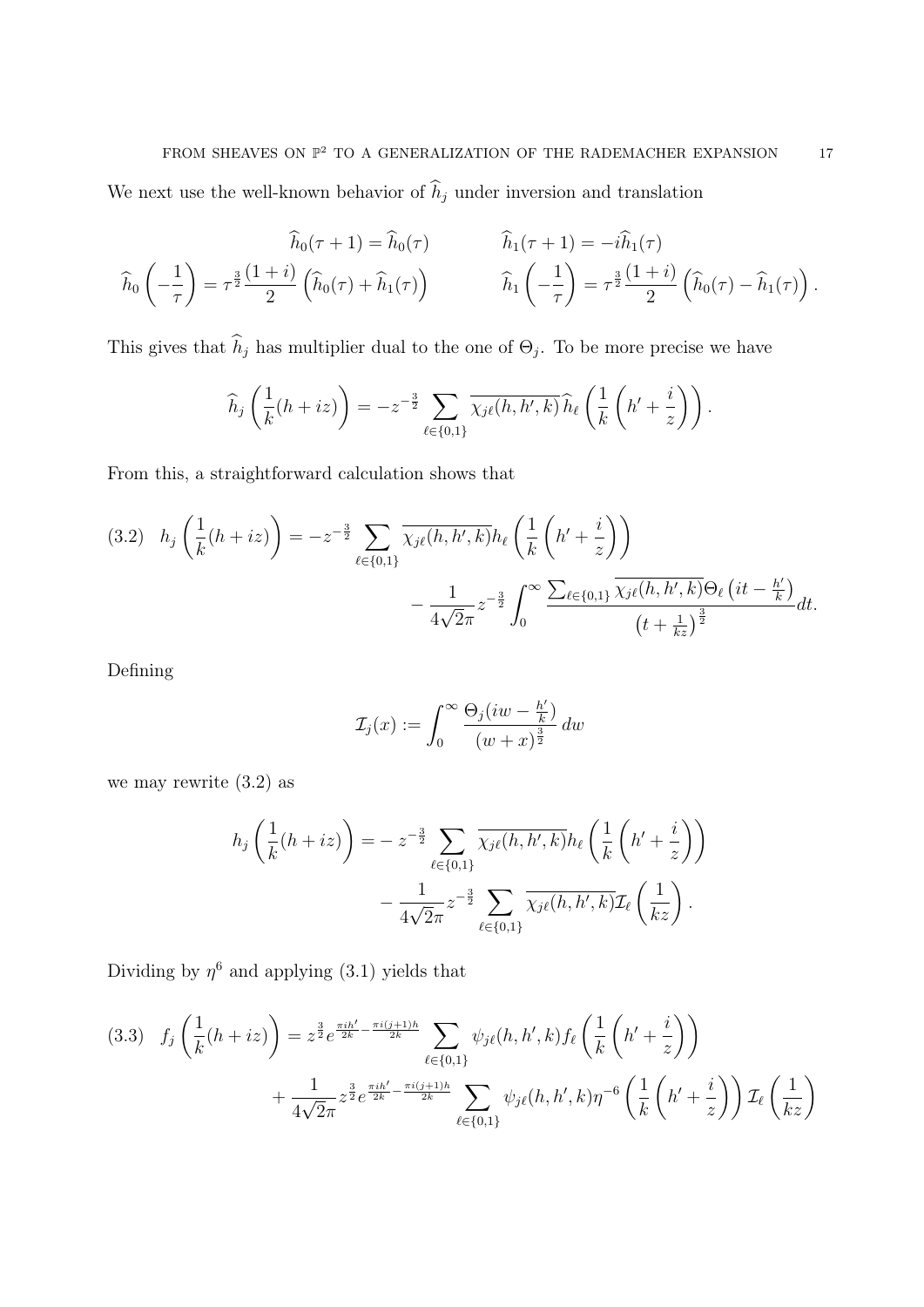with (3.4)

$$
\mathcal{C}(k,k):=\begin{cases} -\frac{\omega_{h,k}^4\omega_{h,\frac{k}{2}}^5}{\omega_{h,\frac{k}{4}}^2} & \text{if } 4|k, \\ 1-\frac{\omega_{h,k}^4\omega_{2h,k}^5}{\omega_{h,k}^4\omega_{2h,k}^5} & \text{if } 2\nmid k, \end{cases} \qquad \psi_{01}(h,h',k):=\begin{cases} 0 & \text{if } 4|k, \\ -\frac{1}{\sqrt{2}}\frac{\omega_{h,k}^4\omega_{2h,k}^5}{\omega_{4h,k}^2} & \text{if } 2\nmid k, \end{cases}
$$

$$
\psi_{00}(h, h', k) := \begin{cases}\n-\frac{1}{\sqrt{2}} \frac{\omega_{h,k}^4 \omega_{2h,k}^5}{\omega_{4h,k}^2} & \text{if } 2 \nmid k, \\
0 & \text{if } 2 \nmid k,\n\end{cases}\n\quad\n\psi_{01}(h, h', k) := \begin{cases}\n\frac{\omega_{h,k}^4 \omega_{2h,k}^5}{\omega_{4h,k}^2} & \text{if } 2 \nmid k, \\
-\frac{\omega_{h,k}^4 \omega_{h,k}^5}{\omega_{2h,k}^2} e^{\frac{\pi i h'}{2k}} & \text{if } 2 \nmid k, \\
-\frac{1}{\sqrt{2}} \frac{\omega_{h,k}^6 \omega_{4h,k}^2}{\omega_{2h,k}} & \text{if } 2 \nmid k,\n\end{cases}\n\quad\n\psi_{11}(h, h', k) := \begin{cases}\n-\frac{\omega_{h,k}^6 \omega_{h,k}^2}{\omega_{2h,k}^2} e^{\frac{\pi i h'}{2k}} & \text{if } 4 \nmid k, \\
-\frac{\omega_{h,k}^6 \omega_{2h,k}^2}{\omega_{2h,k}^2} & \text{if } 2 \nmid k, \\
0 & \text{if } 2 \nmid k,\n\end{cases}\n\quad\n\psi_{11}(h, h', k) := \begin{cases}\n-\frac{\omega_{h,k}^6 \omega_{h,k}^2}{\omega_{2h,k}^2} e^{\frac{\pi i h'}{2k}} & \text{if } 2 \nmid k, \\
\frac{1}{\sqrt{2}} \frac{\omega_{h,k}^6 \omega_{4h,k}}{\omega_{2h,k}} & \text{if } 2 \nmid k, \\
0 & \text{if } 2 \nmid k.\n\end{cases}
$$

For later purposes we require a different representation of  $I_{\ell}(x)$ . Similarly as in [8], one can show

**Lemma 3.1.** We have for  $x \in \mathbb{C}$  with  $Re(x) > 0$ 

(3.5) 
$$
\mathcal{I}_j(x) = \sum_{\substack{g \pmod{2k} \\ g \equiv j \pmod{2}}} e\left(-\frac{g^2 h'}{4k}\right) \left(\frac{2\delta_{0,g}}{\sqrt{x}} - \frac{1}{\sqrt{2}\pi k^2 x} \int_{-\infty}^{\infty} e^{-2\pi x u^2} f_{k,g}(u) du\right),
$$

where  $\delta_{0,g} = 0$  unless  $g \equiv 0 \pmod{2k}$  in which case it equals 1.

Note that we corrected a sign error in the statement of Lemma 4.4 of [8].

3.2. Proof of Theorem 1.2. Throughout this section, we use the notation from Subsection 3.1. For the proof of Theorem 1.2, we employ the Hardy-Ramanujan Circle Method [42] and write for  $j \in \{0, 1\}$ 

$$
\widetilde{f}_j(q) := q^{\frac{j+1}{4}} f_j(\tau) = \sum_{n=0}^{\infty} \alpha_j(n) q^n.
$$

By Cauchy's Theorem we have for  $n > 0$ 

$$
\alpha_j(n) = \frac{1}{2\pi i} \int_C \frac{\tilde{f}_j(q)}{q^{n+1}} dq,
$$

where  $C$  is an arbitrary path inside the unit circle looping around 0 counterclockwise. We choose the circle with radius  $r = e^{\frac{-2\pi}{N^2}}$ , where we later let  $N \to \infty$ , and decompose it into consecutive Farey arcs of order N:

 $\overline{a}$ 

$$
\alpha_j(n) = \sum_{\substack{0 \le h < k \le N \\ (h,k)=1}} e^{-2\pi i n \frac{h}{k}} \int_{-\vartheta'_{h,k}}^{\vartheta'_{h,k}} \widetilde{f}_j \left( e^{\frac{-2\pi}{N^2} + 2\pi i \frac{h}{k} + 2\pi i \phi} \right) e^{\frac{2\pi n}{N^2} - 2\pi i n \phi} d\phi
$$

with:

$$
\vartheta'_{h,k} := \frac{1}{k(k_1 + k)}, \qquad \vartheta''_{h,k} := \frac{1}{k(k_2 + k)},
$$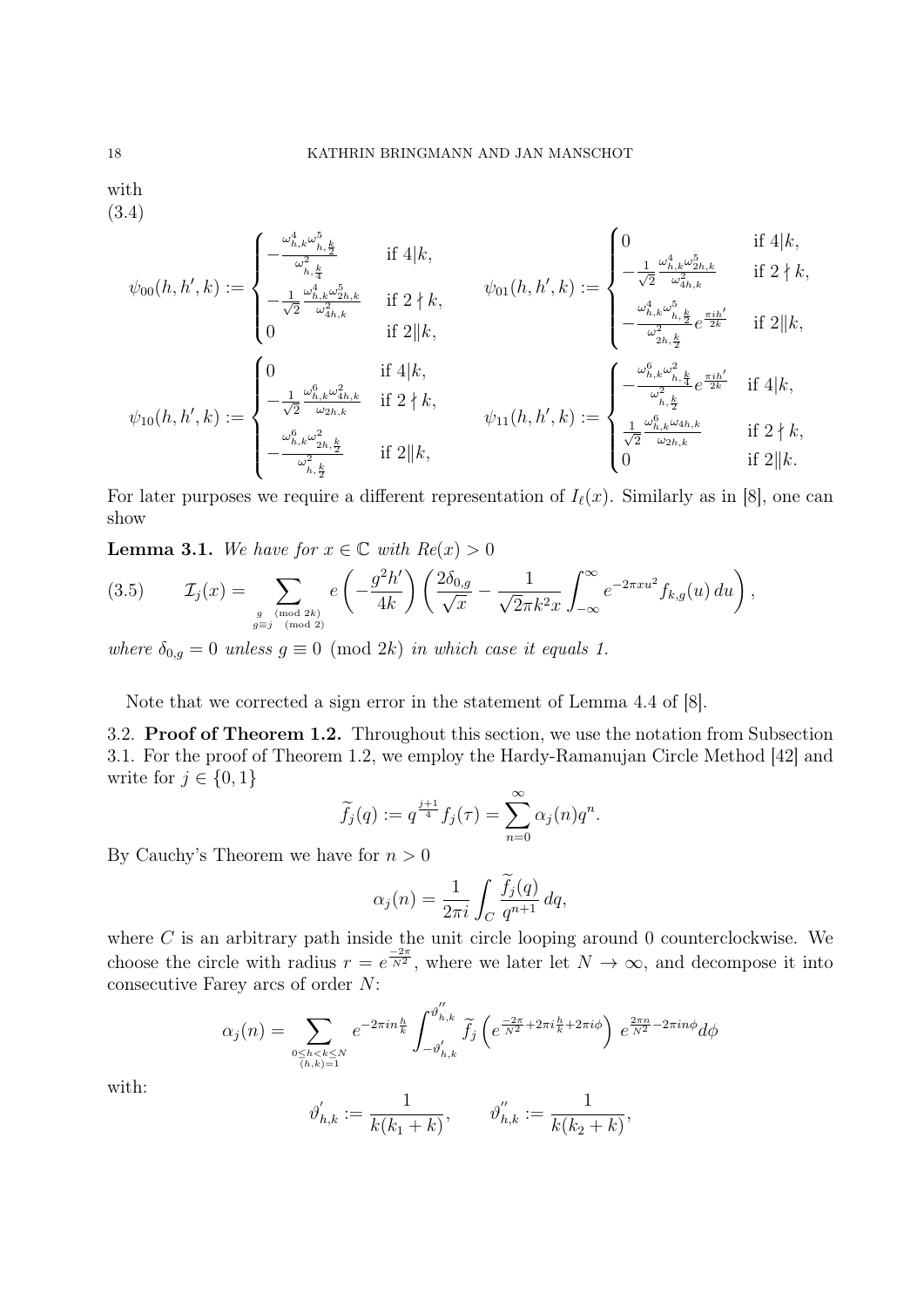where  $\frac{h_1}{k_1} < \frac{h}{k} < \frac{h_2}{k_2}$  $\frac{h_2}{k_2}$  are adjacent Farey fractions in the Farey sequence of order N. From the theory of Farey fractions it is known that

$$
\frac{1}{k+k_j} \le \frac{1}{N+1} \qquad (j=1,2).
$$

Using the transformation law (3.3) and  $z = k(\frac{1}{N^2} - i\phi)$ , we obtain

$$
\alpha_{j}(n) = \sum_{\substack{0 \le h < k \le N \\ (h,k)=1}} e^{\frac{-2\pi i h n}{k}} \sum_{\ell \in \{0,1\}} \psi_{j\ell}(h, h', k) e^{\frac{\pi i h'}{2k}} \int_{-\vartheta'_{h,k}}^{\vartheta''_{h,k}} f_{\ell}\left(\frac{1}{k}\left(h' + \frac{i}{z}\right)\right) e^{\frac{2\pi z}{k}\left(n - \frac{j+1}{4}\right)} z^{\frac{3}{2}} d\phi
$$
  
+ 
$$
\frac{1}{4\sqrt{2\pi}} \sum_{\substack{0 \le h < k \le N \\ (h,k)=1}} e^{\frac{-2\pi i h n}{k}} \sum_{\ell \in \{0,1\}} \psi_{j\ell}(h, h', k) e^{\frac{\pi i h'}{2k}} \int_{-\vartheta'_{h,k}}^{\vartheta''_{h,k}} \frac{\mathcal{I}_{\ell}\left(\frac{1}{kz}\right)}{\eta^{6}\left(\frac{1}{k}\left(h' + \frac{i}{z}\right)\right)} e^{\frac{2\pi z}{k}\left(n - \frac{j+1}{4}\right)} z^{\frac{3}{2}} d\phi.
$$

We will abbreviate the first summand by  $\sum_1$  and the second by  $\sum_2$ .

We first consider  $\sum_1$  and split of the terms with negative exponent in the Fourier expansion as they contribute to the main term. For this, we write

$$
f_0(\tau) = -\frac{1}{12} q^{-\frac{1}{4}} + \sum_{n>0} b_0(n) q^{n-\frac{1}{4}},
$$
  

$$
f_1(\tau) = \sum_{n>0} b_1(n) q^{n-\frac{1}{2}}.
$$

We denote the contributions of the negative exponent to  $\sum_1$  by  $\sum_1^*$ . Using the estimates  $\vartheta'_{h,k}, \vartheta''_{h,k} \ll \frac{1}{kN}$  and  $|z|^2 \ll N^{-2}$  gives that

$$
\sum_{1} = \sum_{1}^{*} + O\left(N^{-\frac{5}{2}} \sum_{0 \le h < k \le N} \frac{1}{k}\right) = \sum_{1}^{*} + O\left(N^{-\frac{3}{2}}\right).
$$

To estimate  $\Sigma_2$ , we use the representation of  $\mathcal{I}_{\ell}$  given in Lemma 3.1. We start with the contribution of the first summand in the representation of  $\mathcal{I}_{\ell}$  (only occuring for  $\ell = 0$  and  $g \equiv 0 \pmod{2k}$ . Splitting of the non-principal terms yields as before an error of  $N^{-\frac{3}{2}}$ . To estimate the remaining terms of  $\Sigma_2$ , we aim to estimate integrals of the shape

$$
\mathcal{I}_{k,g,b}(z) := e^{\frac{2\pi b}{kz}} z^{\frac{5}{2}} \int_{-\infty}^{\infty} e^{-\frac{2\pi u^2}{kz}} f_{k,g}(u) du.
$$

Similarly to the case of Fourier expansions we are interested in the "principal integral part" contribution. To be more precise, we let for  $b > 0$  and  $q \in \mathbb{Z}$ ,

$$
\mathcal{J}_{k,g,b}(z) := e^{\frac{2\pi b}{kz}} z^{\frac{5}{2}} \int_{-\sqrt{b}}^{\sqrt{b}} e^{-\frac{2\pi u^2}{kz}} f_{k,g}(u) du.
$$

Similarly as in [10], we may show:

**Lemma 3.2.** As  $z \to \infty$  we have for  $-k < g \leq k$ :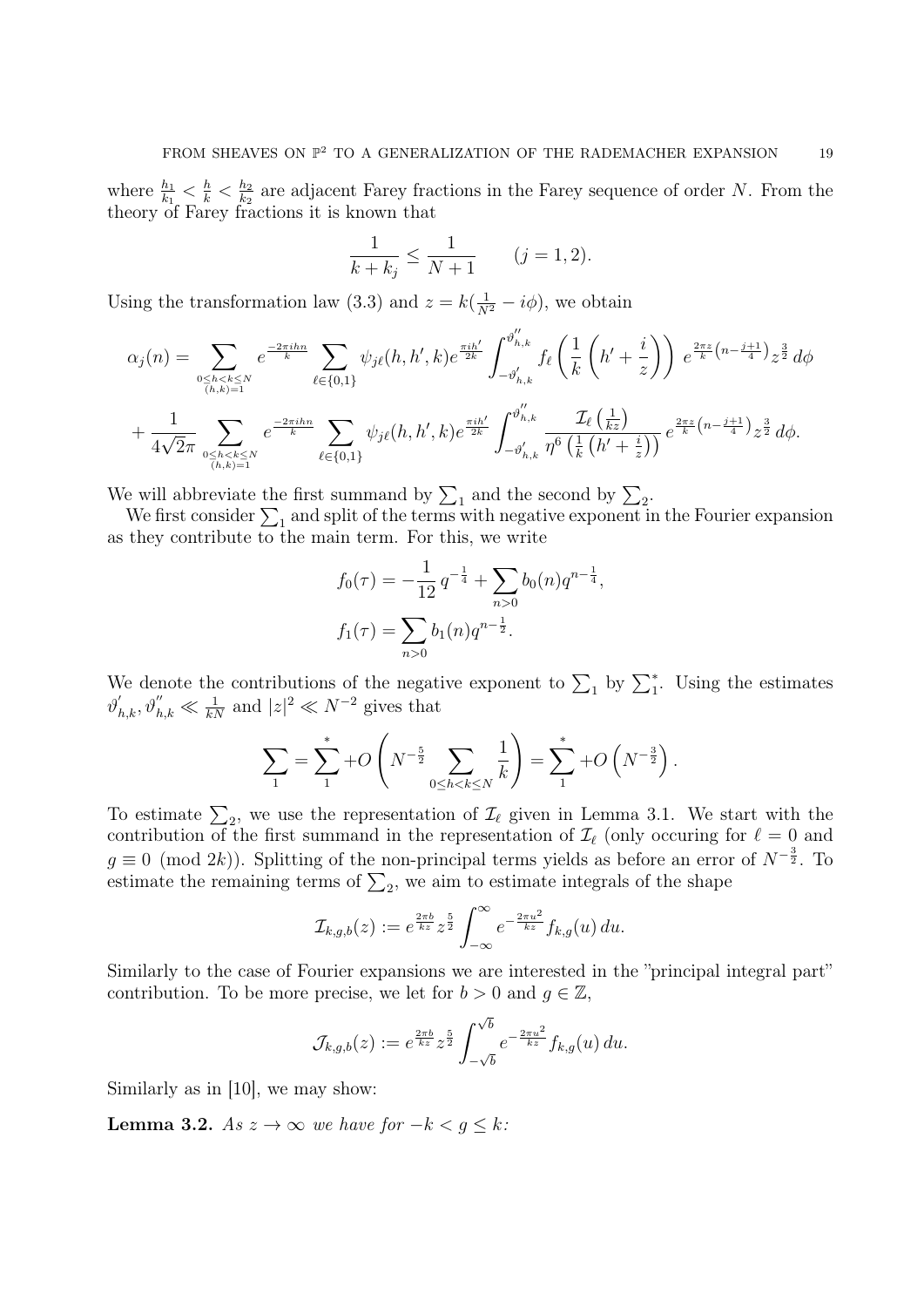(1) If  $b \leq 0$ , then

(3.6) 
$$
|\mathcal{I}_{k,g,b}(z)| \ll |z|^{\frac{5}{2}} \times \begin{cases} \frac{k^2}{g^2} & \text{if } g \neq 0, \\ 1 & \text{if } g = 0. \end{cases}
$$

(2) If  $b > 0$ , then

$$
\mathcal{I}_{k,g,b}(z)=\mathcal{J}_{k,g,b}(z)+\mathcal{E}_{k,g,b}(z),
$$

where the error  $\mathcal{E}_{k,g,b}$  satisfies the same estimate as  $\mathcal{I}_{k,g,b}$  in (3.6).

*Proof.* Recall that  $Re\left(\frac{1}{\epsilon}\right)$  $(\frac{1}{z}) \geq \frac{k}{2}$  $\frac{k}{2}$ . We use the estimate

$$
\left|\sinh\left(\frac{\pi u}{k} - \frac{\pi i g}{2k}\right)\right| = \left|\cosh\left(\frac{\pi u}{k} - \pi i \left(\frac{g}{2k} + \frac{1}{2}\right)\right)\right| \ge \left|\sin\left(\frac{\pi g}{2k}\right)\right|.
$$

Now for  $0 \leq x \leq \frac{\pi}{2}$  $\frac{\pi}{2}$ , the function  $\frac{\sin(x)}{x}$  is bounded from below, thus for  $-k < g \leq k$ ,  $g \neq 0$ 

$$
\left|\frac{1}{\sin\left(\frac{\pi g}{2k}\right)^2}\right| \ll \frac{k^2}{g^2}.
$$

Moreover

$$
\left| \frac{1}{\sinh^2(x)} - \frac{1}{x^2} \right| = \frac{1}{x^2} - \frac{1}{\sinh^2(x)} \le 1.
$$

We now define  $h_{g,k}$  as

$$
h_{g,k} := \begin{cases} \frac{k^2}{g^2} & \text{if } -k < g \le k, g \ne 0, \\ 1 & \text{if } g = 0. \end{cases}
$$

Then by the above

$$
|f_{k,g}(u)| \leq h_{g,k}.
$$

We now first assume that  $b \leq 0$ . Then

$$
|I_{k,g,b}(z)| \leq |z|^{\frac{5}{2}} h_{g,k} \int_{-\infty}^{\infty} e^{-\frac{2\pi u^2}{k}Re\left(\frac{1}{z}\right)} du \ll |z|^{\frac{5}{2}} h_{g,k} \sqrt{\frac{k}{Re\left(\frac{1}{z}\right)}} \ll |z|^{\frac{5}{2}} h_{g,k}
$$

which gives the claim for  $b \leq 0$ . The case  $b > 0$  works similarly.

The contribution of non-principal part of the remaining terms of  $\sum_3$  may be estimated against a constant times

$$
\sum_{h,k} \frac{1}{k} \int_{-\vartheta'_{h,k}}^{\vartheta''_{h,k}} \sum_{g} |\mathcal{I}_{k,g,0}(z)| d\phi \ll \sum_{h,k} \frac{1}{k} \int_{-\vartheta'_{h,k}}^{\vartheta''_{h,k}} |z|^{\frac{5}{2}} \left(1 + \sum_{g=1}^{k} \frac{k^2}{g^2}\right) d\phi \ll N^{-\frac{3}{2}}.
$$

In the terms coming from the principal part, we may similarly truncate the integral to lead  $\mathcal{J}_{k,g,\frac{1}{4}}(z)$ . Combining the above, we have shown that

$$
\alpha_j(n) = S_1 + S_2 + S_3 + O\left(N^{-\frac{3}{2}}\right)
$$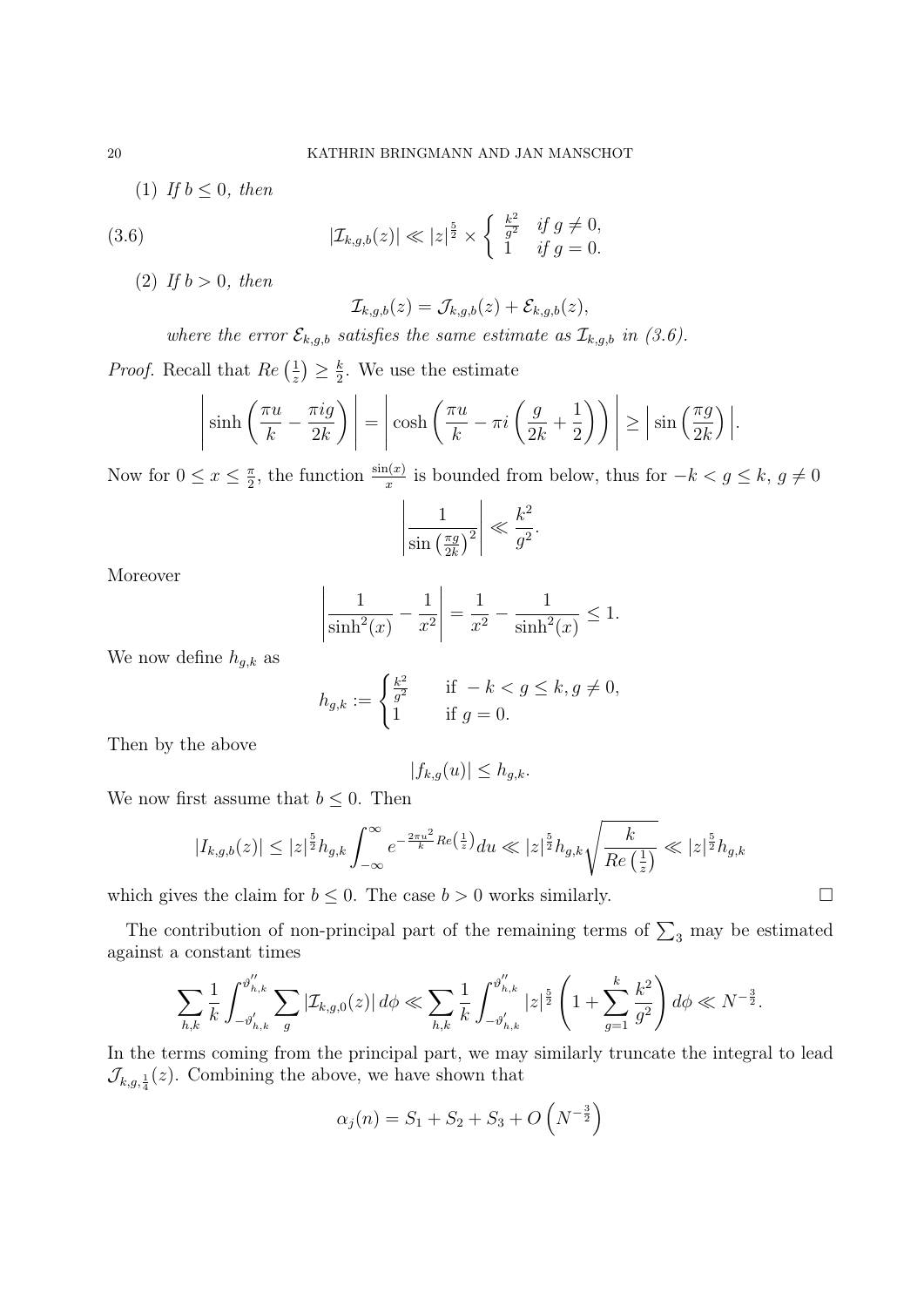with

$$
S_{1} := -\frac{1}{12} \sum_{\substack{0 \leq h < k \leq N \\ (h,k)=1}} e^{\frac{-2\pi i h n}{k}} \psi_{j0}(h, h', k) \int_{-\vartheta'_{h,k}}^{\vartheta''_{h,k}} e^{\frac{2\pi z}{k} \left(n - \frac{(j+1)}{4}\right) + \frac{\pi}{2kz} \sum_{2}^{3} d\phi},
$$
\n
$$
S_{2} := \frac{1}{2\sqrt{2\pi}} \sum_{\substack{0 \leq h < k \leq N \\ (h, k) = 1}} \sqrt{k} e^{\frac{-2\pi i h n}{k}} \psi_{j0}(h, h', k) \int_{-\vartheta'_{h,k}}^{\vartheta''_{h,k}} e^{\frac{2\pi z}{k} \left(n - \frac{j+1}{4}\right) + \frac{\pi}{2kz} \sum_{2}^{3} d\phi},
$$
\n
$$
S_{3} := -\frac{1}{8\pi^{2}} \sum_{\substack{0 \leq h < k \leq N \\ (h, k) = 1}} \frac{1}{k} e^{\frac{-2\pi i h n}{k}} \sum_{\substack{\ell \in \{0, 1\} \\ \ell \in \{0, 1\} \\ -k < g \leq k}} \psi_{j\ell}(h, h', k) e\left(\frac{-g^{2}h'}{4k}\right) \int_{-\vartheta'_{h,k}}^{\vartheta''_{h,k}} e^{\frac{2\pi z}{k} \left(n - \frac{j+1}{4}\right)} \mathcal{J}_{k, g, \frac{1}{4}}(z) d\phi.
$$

We next write the path of integration in a symmetrized way

$$
\int_{-\vartheta_{h,k}^{'}}^{\vartheta_{h,k}^{''}}=\int_{-\frac{1}{kN}}^{\frac{1}{kN}}-\int_{-\frac{1}{kN}}^{-\frac{1}{k(k+k_1)}}-\int_{\frac{1}{k(k+k_2)}}^{\frac{1}{kN}}\enspace.
$$

The second and third term contribute to the error term and may be estimated as before. To finish the proof, we require estimates for integrals of the form  $(r > 0)$ 

$$
\mathcal{I}_{k,r,n,m} := \int_{-\frac{1}{kN}}^{\frac{1}{kN}} z^r e^{\frac{2\pi}{k} \left( nz + \frac{m}{z} \right)} d\phi.
$$

In a standard way (we refer the reader to [5] for the details) one may show that

$$
\mathcal{I}_{k,r,n,m} = \frac{2\pi}{k} \left(\frac{m}{n}\right)^{\frac{r+1}{2}} I_{r+1}\left(\frac{4\pi}{k}\sqrt{nm}\right) + O\left(\frac{1}{kN^{r+1}}\right).
$$

Inserting this bound into the  $S_i$  and letting  $N \to \infty$  now easily gives the claim.  $\Box$ 

#### **REFERENCES**

- [1] G. Andrews, On the theorems of Watson and Dragonette for Ramanujan's mock theta functions, Amer. J. Math. 88 (1966), 454-490.
- [2] G. Andrews, The fifth and seventh order mock theta functions, Trans. Amer. Math. Soc. 293 (1986), 113–134.
- [3] G. Andrews, Partitions with short sequences and mock theta functions, Proc. Natl. Acad. Sci. (USA) 102 (2005), 4666-4671.
- [4] G. Andrews and D. Hickerson, Ramanujan's "lost" notebook VII: The sixth order mock theta functions, Adv. Math. 89 (1991), 60–105.
- [5] K. Bringmann, On the explicit construction of higher deformations of partition statistics, Duke Math. J. 144 (2008), 195–233.
- [6] K. Bringmann, Asymptotics for rank partition functions, Trans. Amer. Math. Soc. 361 (2009), 3483–3500.
- [7] K. Bringmann and B. Kane, Inequalities for differences of Dyson's rank for all odd moduli, Math. Res. Lett., accepted for publication.
- [8] K. Bringmann and J. Lovejoy, Dyson's rank, overpartitions, and weak Maass forms, Int. Math. Res. Not. (2007), rnm063.
- [9] K. Bringmann and J. Lovejoy, Overpartitions and class numbers of binary quadratic forms, Proc. Nat. Acad. Sci. (USA) 106 (2009), 5513–5516.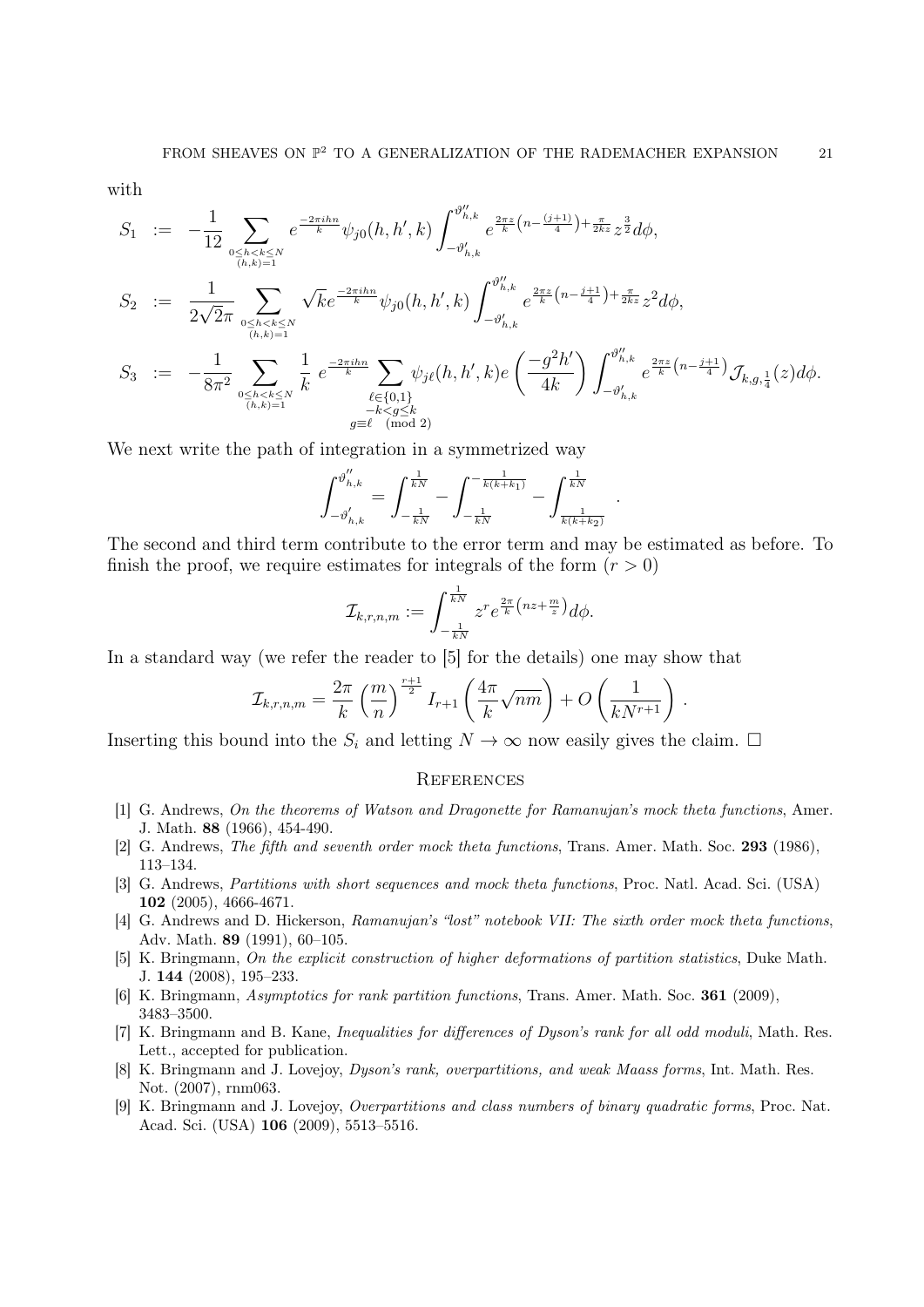- [10] K. Bringmann and K. Mahlburg, An extension of the Hardy-Ramanujan circle method and applications to partitions without sequences, American J. of Math., accepted for publication.
- [11] K. Bringmann and K. Ono, The f(q) mock theta function conjecture and partition ranks, Invent. Math. **165** (2006), 243-266.
- [12] K. Bringmann and K. Ono, Dyson's rank and Maass forms, Ann. of Math. 171 (2010), 419–449.
- [13] K. Bringmann and K. Ono, Coefficients of harmonic Maass forms, Proceedings of the 2008 University of Florida Conference on Partitions, q-series, and modular forms, accepted for publication.
- [14] J. Bruinier and J. Funke, On two geometric theta lifts, Duke Math. J. 125 (2004), 45–90.
- [15] Y.-S. Choi, Tenth order mock theta functions in Ramanujan's lost notebook, Invent. Math. 136 (1999), 497–569.
- [16] A. Dabholkar, S. Murthy, and D. Zagier, Quantum black holes and mock modular forms, in preparation.
- [17] E. Diaconescu and G. Moore, Crossing the wall: branes vs. bundles, arXiv:0706.3193 [hep-th].
- [18] R. Dijkgraaf, J. Maldacena, G. Moore, and E. Verlinde, A black hole Farey tail, arXiv:hep-th/0005003.
- [19] L. Dragonette, Some asymptotic formulae for the mock theta series of Ramanujan, Trans. Amer. Math. Soc. 72 (1952), 474–500.
- [20] W. Duke, O. Imamoglu, and A. Toth, Cycle integrals of the j-function and mock modular forms Annals of Math., accepted for publication.
- [21] G. Ellingsrud and S. Strømme, On the homology of the Hilbert scheme of points in the plane, Inv. Math. 87 (1987), 343–352.
- [22] A. Folsom and K. Ono, Duality involving the mock theta function  $f(q)$ , J. Lond. Math. Soc. 77 (2008), 320–334.
- [23] L. Göttsche, The Betti numbers of the Hilbert scheme of points on a smooth projective surface, Math. Ann. 286 (1990), 193–207.
- [24] P. Griffiths and J. Harris, Principles of Algebraic Geometry, John Wiley and Sons, 1978.
- [25] G. Hardy and S. Ramanujan, Une formule asymptotique pour le nombre des partitions de n, Collected papers of Srinivasa Ramanujan, 239–241, AMS Chelsea Publ., Providence, RI, 2000.
- [26] G. Hardy and S. Ramanujan, Asymptotic formulae in combinatory analysis, Collected papers of Srinivasa Ramanujan 244, AMS Chelsea Publ., Providence, RI, 2000.
- [27] D. Hickerson, A proof of the mock theta conjectures, Invent. Math. 94 (1988), 639–660.
- [28] D. Huybrechts and M. Lehn, The geometry of moduli spaces of sheaves, Cambridge University Press, 1996.
- [29] A. Klyachko, *Moduli of vector bundles and numbers of classes*, Funct. Anal. and Appl. **25** (1991), 67–68.
- [30] M. Kool, Euler charactertistics of moduli spaces of torsion free sheaves on toric surfaces, arXiv:0906.3393 [math.AG].
- [31] M. Kronecker, Über die Anzahl der verschiedenen Classen quadratischer Formen von negativer Determinante, J. reine Angew. Math. 57 (1860), 248-255.
- [32] J. Manschot, On the space of elliptic genera, Comm. Num. Theor. Phys. 2 (2008), 803-833 [arXiv:0805.4333 [hep-th]].
- [33] J. Manschot and G. Moore, A modern fareytail, Comm. Num. Theor. Phys. 4 (2010), 103-159 arXiv:0712.0573 [hep-th].
- [34] J. Manschot, Wall-crossing of D4-branes using flow trees, Adv. Theor. Math. Phys. (2011) arXiv:1003.1570 [hep-th].
- [35] J. Manschot, The Betti numbers of the moduli space of stable sheaves of rank 3 on  $P^2$ , Lett. in Math. Phys. (2011) [arXiv:1009.1775 [math-ph]].
- [36] J. A. Minahan, D. Nemeschansky, C. Vafa, and N. Warner, E-strings and  $N = 4$  topological Yang-Mills theories, Nucl. Phys. B 527 (1998), 581-623 [arXiv:hep-th/9802168].
- [37] C. Montonen and D. Olive, *Magnetic Monopoles As Gauge Particles?*, Phys. Lett. B **72** (1977) 117.
- [38] L.J. Mordell, Note on class relation formulae, Mess. Math. 45 (1915), 76-80.
- [39] M. Nakahara, Geometry, Topology and Physics, Institute of Physics Publishing, 2003.